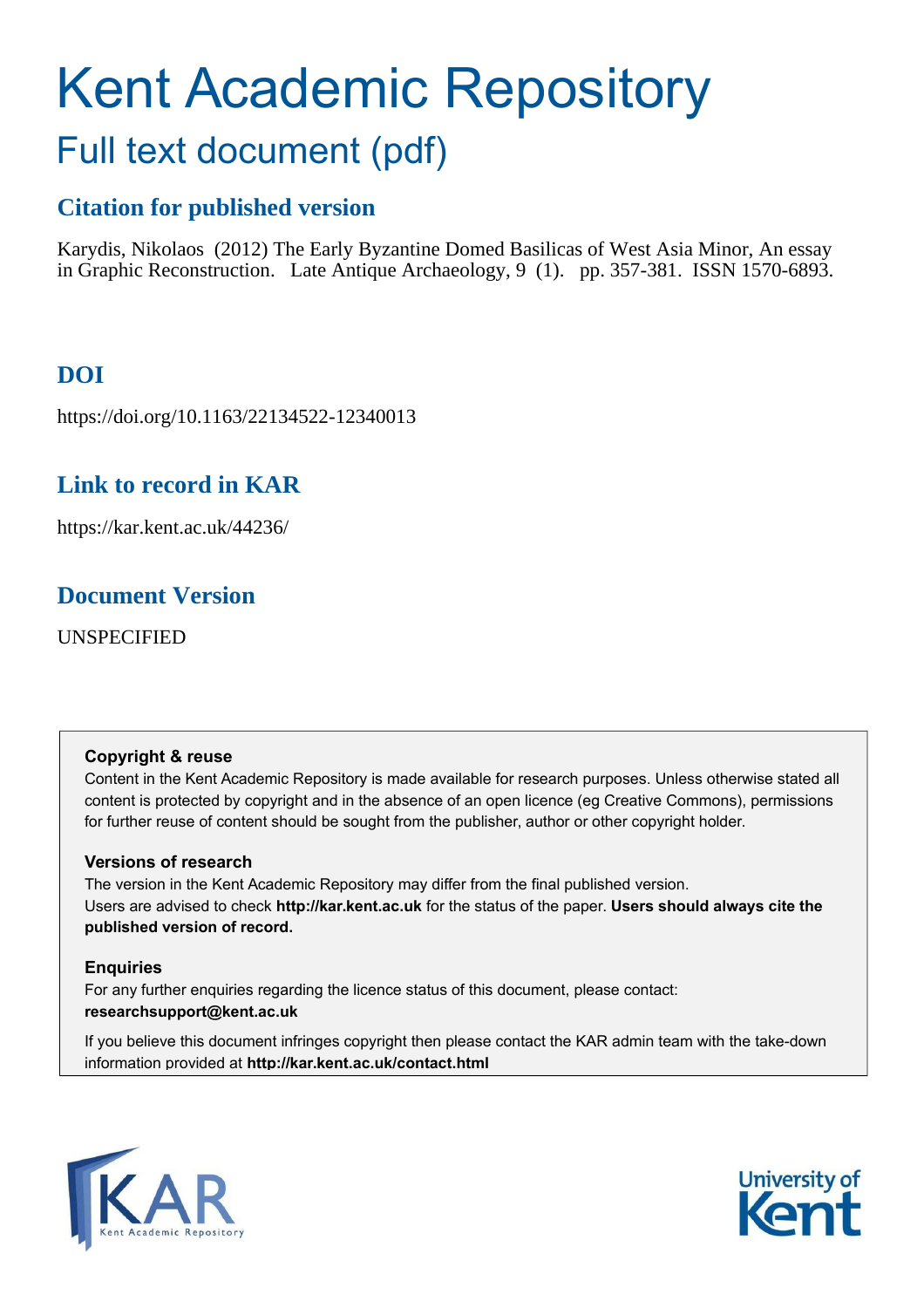## BUILDINGS ARCHAEOLOGY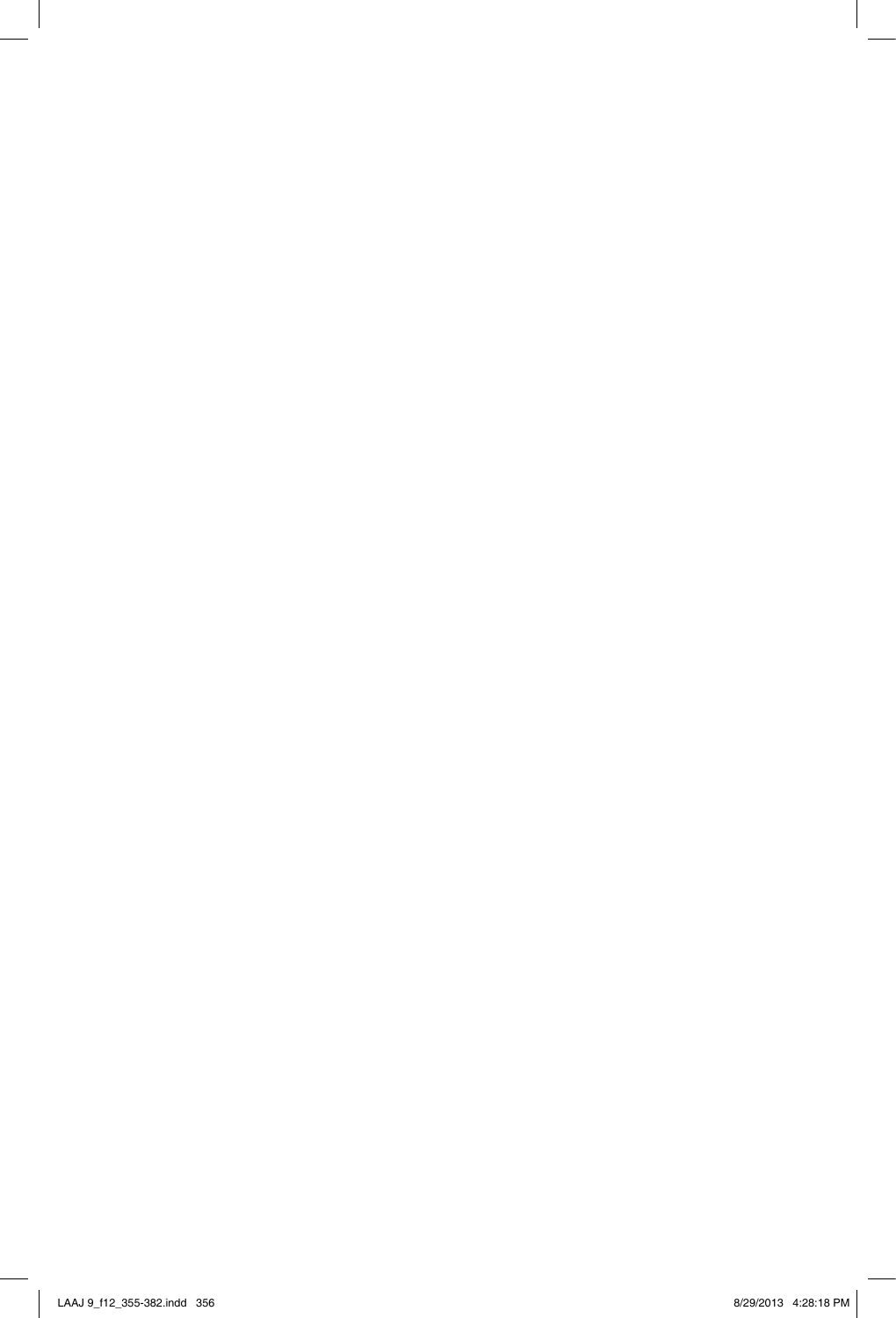## THE EARLY BYZANTINE DOMED BASILICAS OF WEST ASIA MINOR. AN ESSAY IN GRAPHIC RECONSTRUCTION

*Nikolaos D. Karydis*

#### *Abstract*

This paper investigates the methodology employed in the recent survey and reconstruction of the major Early Byzantine domed churches of western Asia Minor. This involved both the documentation of construction details, as well as their interpretation by reference to coeval monuments elsewhere. Focusing on this methodology, the author explores techniques of graphical recording and the theoretical framework within which parallels with other buildings can inform the work of reconstruction. The detailed examination of two case studies illustrates the way in which seemingly random scraps of testimony can be interpreted to provide evidence for the missing superstructure of ruined churches. These case studies also serve to demonstrate how the methodology adapts to sites with different characteristics, and helps to assess the credibility of the resulting graphic reconstructions.

#### **INTRODUCTION**

The break from the tradition of timber-roofed basilicas to vaulted church construction is one of the most intriguing architectural developments of Late Antiquity. It also plays a major role in the history of ecclesiastical architecture, as it generated forms and structures that were to have a lasting and far reaching influence on the way churches were built during the Middle Ages. The early stages of this development seem to date back to the period between the late 5th and the 7th c., and some of its earliest manifestations occur in the vaulted monuments of Constantinople and west Asia Minor. If the former are well-studied, the role of western Asia Minor in the development of vaulted church architecture is often underestimated, despite the publications of A. Choisy, H. Buchwald, and others on this topic.1 As these two authors have shown, numerous remains of

<sup>1</sup> Choisy (1883) 162; Buchwald (1984) 200–34.

<sup>©</sup> Koninklijke Brill NV, Leiden, 2013 DOI: 10.1163/22134522-12340013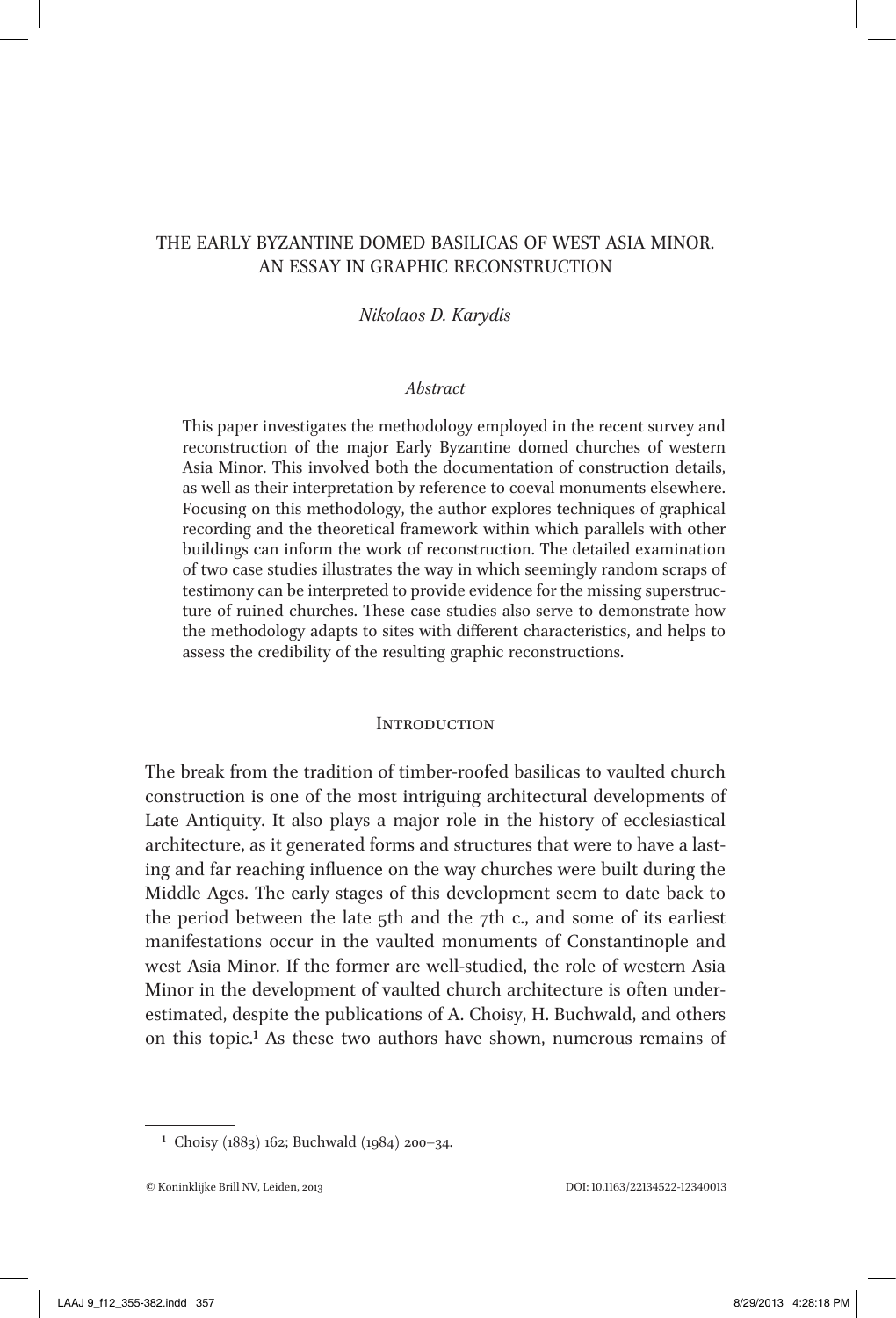domed churches attributed to the Early Byzantine period make the area of west Asia Minor one of the geographical centres of this development.

The cities of Ephesus, Sardis, and Philadelphia preserve the ruins of some of the earliest and most sophisticated vaulted churches. The churches of St. John and St. Mary at Ephesus, Building D at Sardis and St. John at Philadelphia, to mention only the main examples, occupied central urban locations, either replacing earlier timber-roof basilicas, as in Ephesus, or major pagan monuments, as in Sardis.2 The construction of at least eight ambitious vaulted churches, at a time when ecclesiastical architecture was still dominated by the model of the timber-roof basilica, is rare outside western Asia Minor, and indicates that this region was a major creative centre in Late Antiquity.3 But, these churches are not only relevant for the study of late antique architecture. Some of them seem to have been in use for many centuries after their construction, acting as centres of urban life, and so constituting a 'golden thread' connecting the end of Antiquity with the Middle Ages.<sup>4</sup> The durability of these monuments in an earthquake-prone area like western Asia Minor also represents a remarkable feat of structural engineering.<sup>5</sup>

Despite their historical significance, architectural value, and structural merit, these vaulted churches are not adequately represented in the standard textbooks of Byzantine architecture.<sup>6</sup> The architectural type of the 'multi-domed basilica', to which most of these churches belong, is often overlooked. One of the reasons for this is the poor preservation of these monuments. The decay and loss of their magnificent vaulted canopies makes it difficult to appreciate the particular spatial experience that made them unique (fig. 1). To recapture this experience one needs to visualise

<sup>2</sup> Foss (1979) 96, looks at the churches of Ephesus in their urban context and refers to all the excavation reports and studies up to that time. More recent and detailed surveys can be found in Thiel (2005), for the church of St. John at Ephesus, and Karwiese (1999) 81, for the church of St. Mary in the same city. The church known as 'Building D' in Sardis was recently published by Karydis (2012b) 115. For a survey of the church of St. John at Philadelphia, see Buchwald (1981) 301.

<sup>3</sup> Indeed, according to Mango (1978) 58, timber-roof basilicas constituted the vast majority of churches that were put up in the 6th c. The Early Byzantine development of vaulted church architecture is not only observed in the west coasts of Asia Minor, but also in Cilicia. Still, the materials and forms employed there are somewhat different from the ones used in western Asia Minor. For the Early Byzantine church architecture of Cilicia, see: Gough (1968) 455–64, and Iacobini (2003–2004) 135–74.

<sup>4</sup> Foss (2002) 132, for example, highlights the role of the church of St. John at Ephesus as one of the most important pilgrimage sites during the Middle Ages.

<sup>5</sup> For the seismic activity of the area, see Altunel (2000) 299.

<sup>6</sup> Krautheimer (1986) 258–82; Mango (1978) 86–88.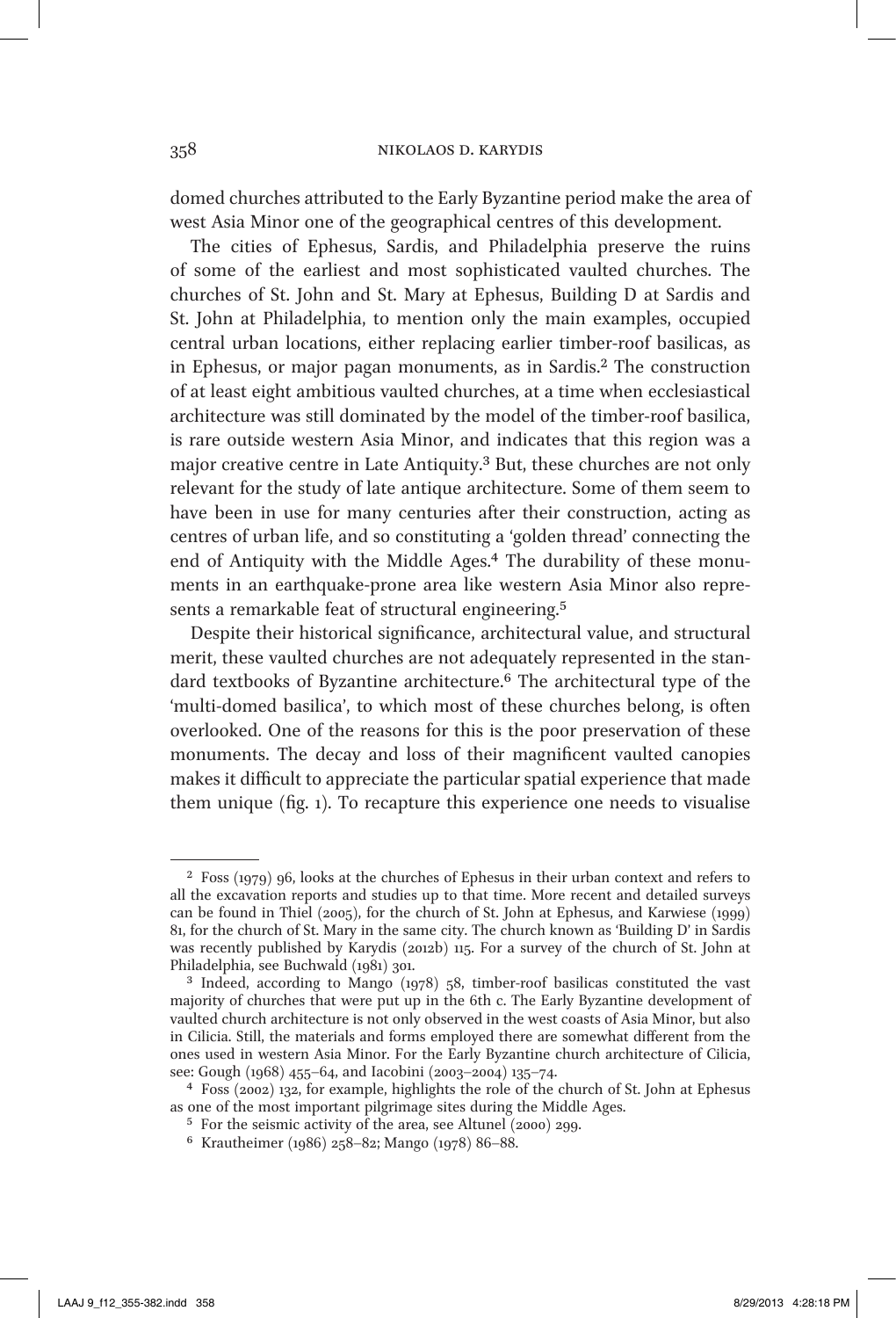

Fig. 1. Ephesus, church of St. John, view of the nave from the crossing.

original forms on the basis of very limited remains, which is quite a difficult and complex task. In some cases, as for instance in the two churches of Ephesus, scholars have attempted to recapture the complete form of the monuments with reconstruction drawings.7 Still, until recently, this was done on a tentative basis, and led to hypotheses that were not adequately substantiated.8 The investigation of the church of St. John at Ephesus is typical of this phenomenon: the great differences between the graphic reconstructions carried out by H. Hörmann in 1951 and A. Thiel in 2005 compromise their credibility, creating the impression that there are infinite reconstruction possibilities.

The failure to provide evidence for the reconstructions in these studies should not be seen as the fatal result of advanced dilapidation, after all, not all the evidence has disappeared. One of the most important limitations

<sup>7</sup> For St. John at Ephesos, see: Hörmann *et al.* (1951) 165–69, figs. 42, 44, tables LXIX, LXX; Thiel (2005) 110. For St. Mary at Ephesos, see Knoll (1932) 62.

<sup>8</sup> For instance, Plommer (1962) 124, has challenged Hörmann's reconstruction of the church of St. John at Ephesos, and Fasolo (1956) 12 has revised Knoll's reconstruction of the church of St. Mary at Ephesos.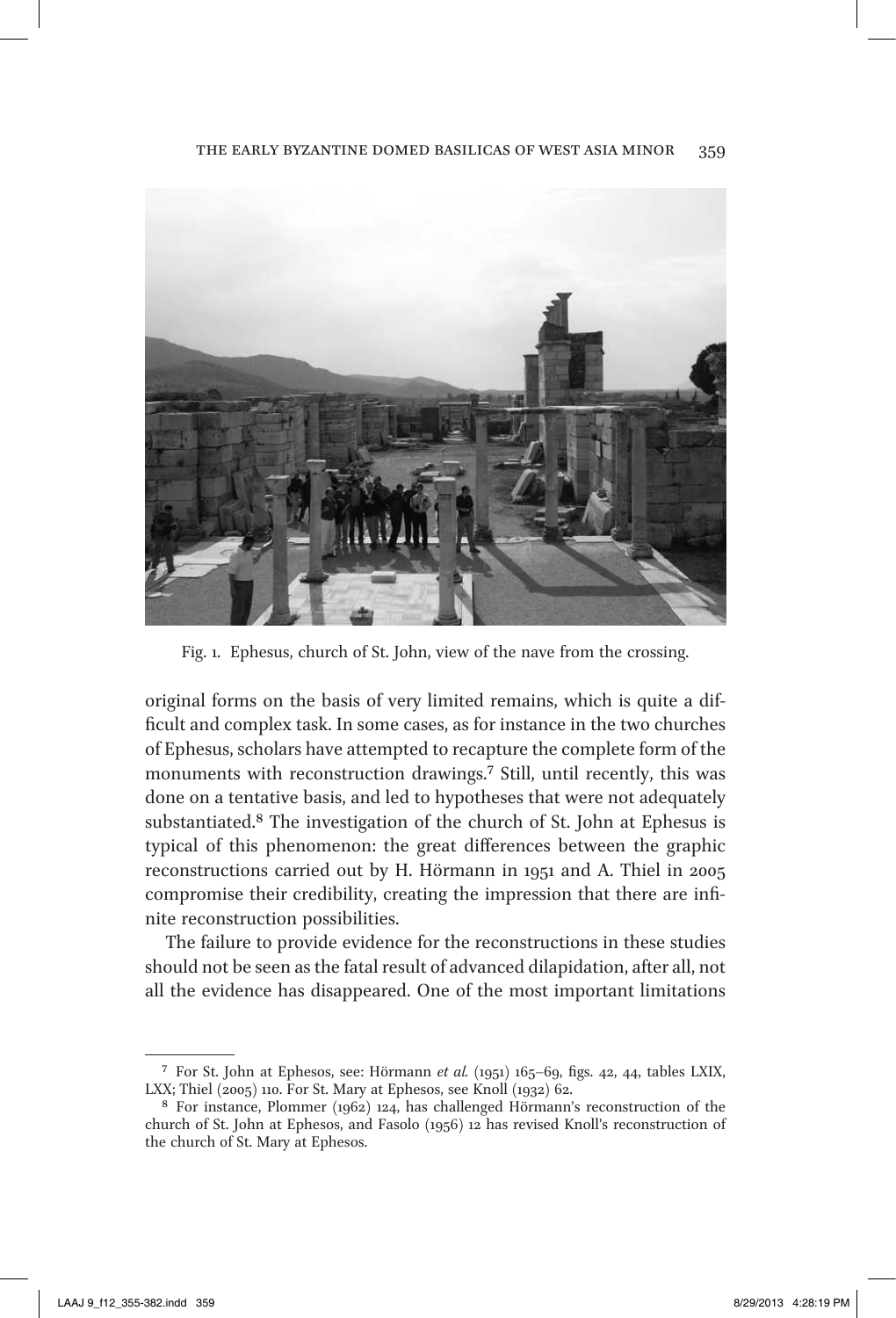in past efforts has been the tendency to overlook, or misinterpret, surviving structural details that can provide significant clues for reconstruction. Based on this realisation, the author made the detailed documentation of the structural fabric of these churches the main purpose of fieldwork carried out in 2007 and 2008, which was published in 2011.9 This work revealed a series of unexplored fragments of vaulting that had escaped notice before. The interpretation of these fragments, based on references to similar details in a wide range of contemporary monuments, provided essential evidence for the reconstructions. This 'hybrid' methodology, which was based both on careful site observation and comparative interpretation, helped to construct new, plausible models for the original form of the churches.

What makes these new 'models' plausible is not their graphic presentation, but the method of site observation on which they are based. Indeed, at a time when photo-realistic visualisation is omnipresent everywhere, from best-selling guidebooks to scholarly volumes, the author's reconstruction drawings may seem rather too technical and abstract by comparison (fig. 2).10 Instead of trying to visualise original forms in all their ornamental detail, most of which has been lost forever, these drawings privilege the investigation of those structures and forms that can still be recovered. These are presented very simply, not with perspective views, but with a type of cut-away axonometric drawing characteristic of the work of A. Choisy.<sup>11</sup> Compared with perspective views, such axonometric diagrams are less successful in conveying spatial experience and character. Still, they are more efficient in analysing structural form. What makes these graphic reconstructions convincing, despite their abstract and rudimentary presentation, is the methodology on which they are based and the latter's two components: site observation and interpretation of archaeological evidence.

The present article offers an opportunity to clarify both aspects of this methodology. It investigates the way in which construction details were documented and drawn, and examines how comparisons between farflung structures helped to interpret obscure construction details. This is followed by two case studies: the reconstruction of the churches of St. John and St. Mary at Ephesus. These case studies illustrate the way in which the methodology was adapted to the different conditions of each monument,

<sup>9</sup> Karydis (2011) 67.

<sup>&</sup>lt;sup>10</sup> For some interesting comments on a wide range of approaches to graphic reconstruction, see: Gros (2002) 11, as well as Greenewalt *et al*. (2003) 85–120.

<sup>&</sup>lt;sup>11</sup> Choisy (1883). For an analysis of Choisy's methodology, see Huerta (2009) 289–305.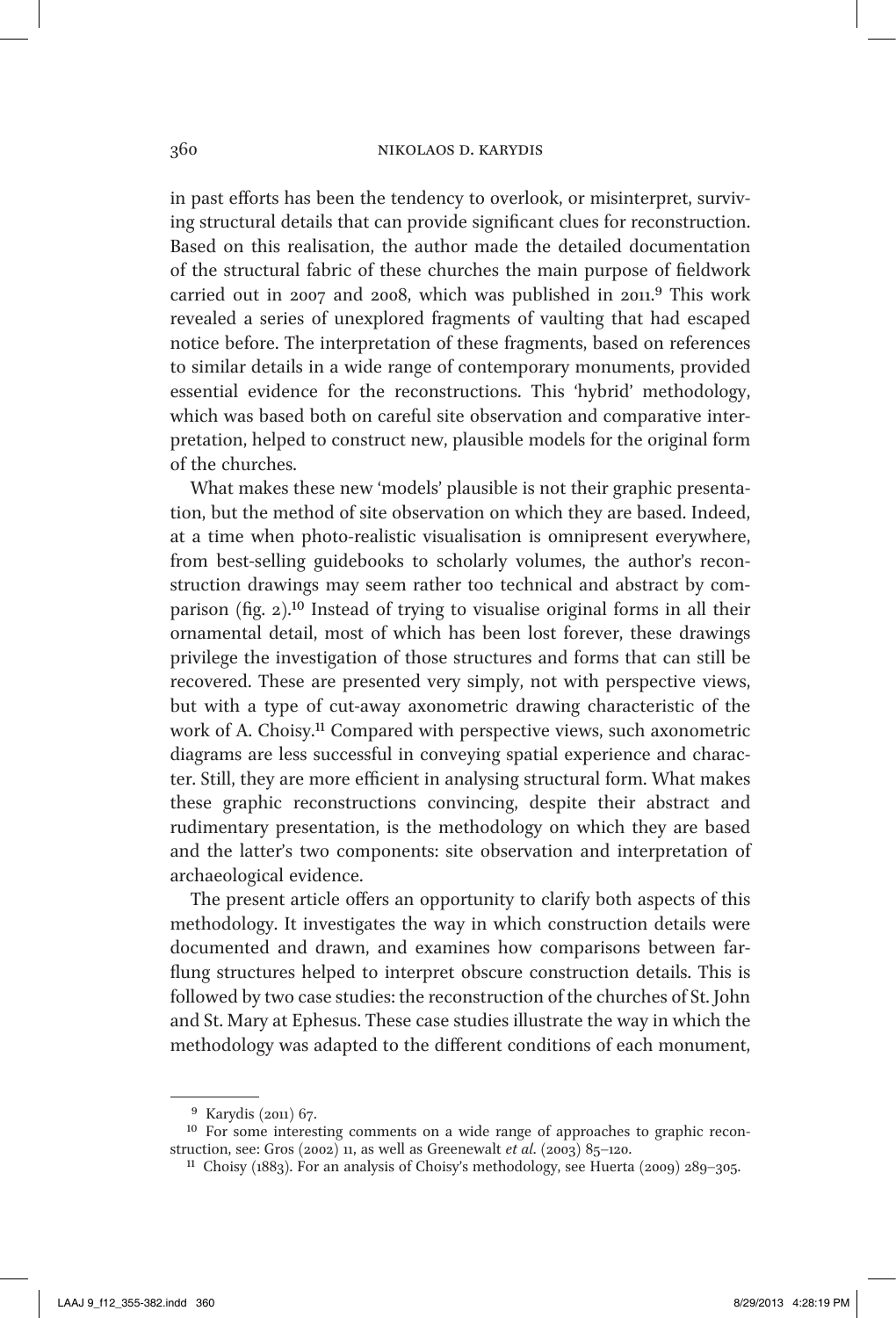

Fig. 2. Ephesus, church of St. Mary, domed church, reconstructed axonometric.

and particularly to its different state of preservation. Analysing this methodology is essential in order to establish the degree to which its results can be considered conclusive, and to evaluate the scope of its use elsewhere. But, before we examine past and potential future uses of this methodology, a few preliminary words are necessary to examine the procedures involved.

#### Graphic Recording and Interpretation

The study of the monuments started with the study of their plans.<sup>12</sup> Soon, it became apparent that redrawing these plans did not only allow

<sup>12</sup> In the cases of the churches of Ephesus, Sardis, Philadelphia and Hierapolis, measured plans had already been published by Hörmann (1951) for St. John at Ephesus, Knoll (1932) for St. Mary at Ephesus, Buchwald (1981) for St. John at Philadelphia, and Verzone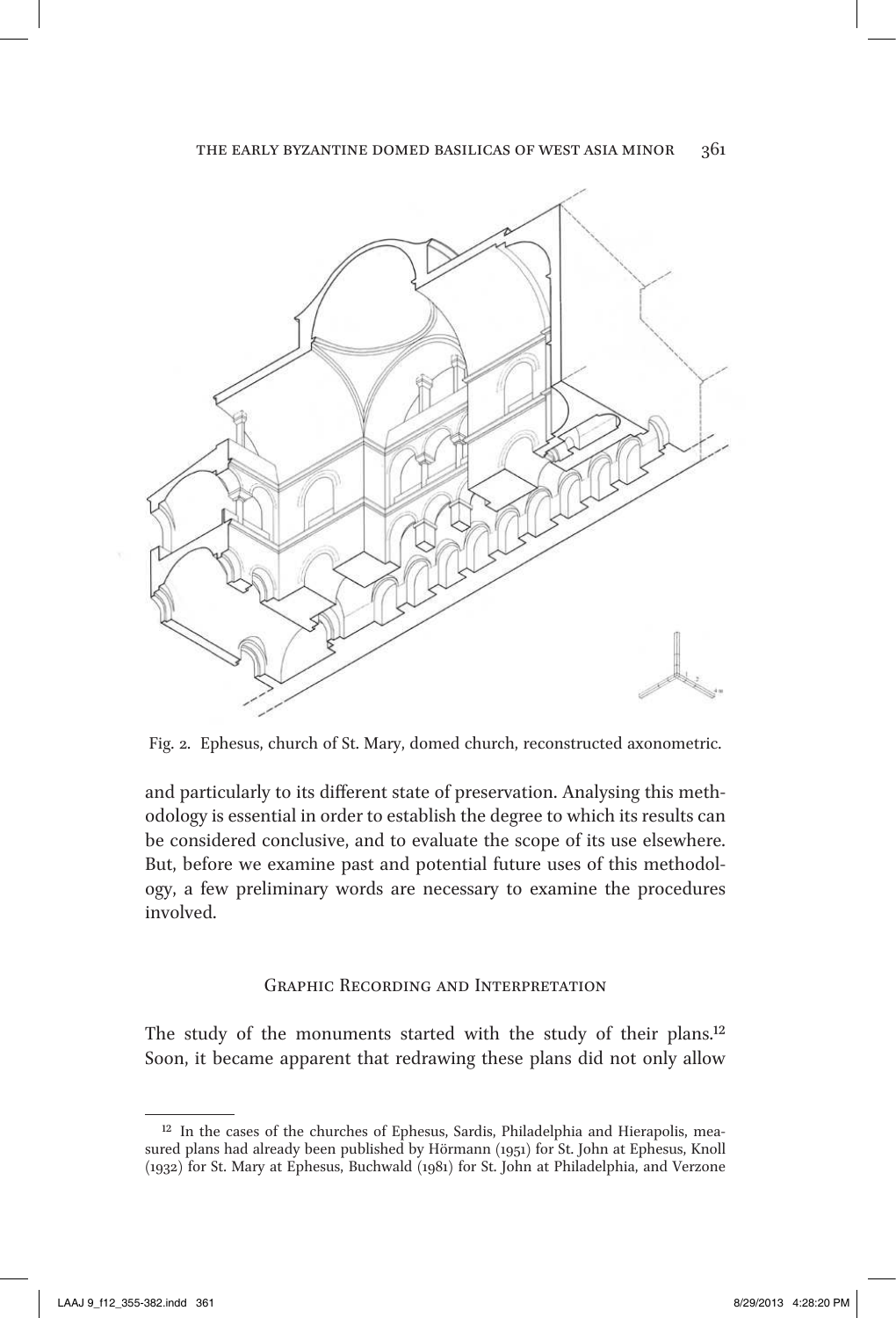

Fig. 3. Ephesus, churches of St. John (left) and St. Mary, plans of the remains showing building phases, as well as the areas of the plan that correspond to the reconstruction of the vaults in figures 2, 7, 8, and 13.

for a coherent exploration of the chaotic remains, but this process also provided clues for establishing missing vaulting patterns (fig. 3). For instance, the division of naves into square or oblong bays tended to suggest that the ceilings were also compartmentalised into a series of smaller vaults. The sizeable niches surrounding the bays reflected the existence of broad arches surrounding spherical vaults. Pier profiles were also observed.13 Their re-entrant angles and projections corroborated the existence of broad arches between the bays. Finally, the oblong bay shape in certain churches was deemed more compatible with 'pendentive domes'

<sup>(1956)</sup> for the churches of Hierapolis. In the case of Sardis, the plan of Building D was made available by the archaeological expedition of Sardis. Finally, in the case of Pythagorion, on the island of Samos, the author drew a plan based on his own survey.

<sup>&</sup>lt;sup>13</sup> For a convincing interpretation of the pier profiles of the church of Dağ Pazarı, as indirect evidence for the reconstruction of the vaults, see Iacobini  $(2003-2004)$  150–52.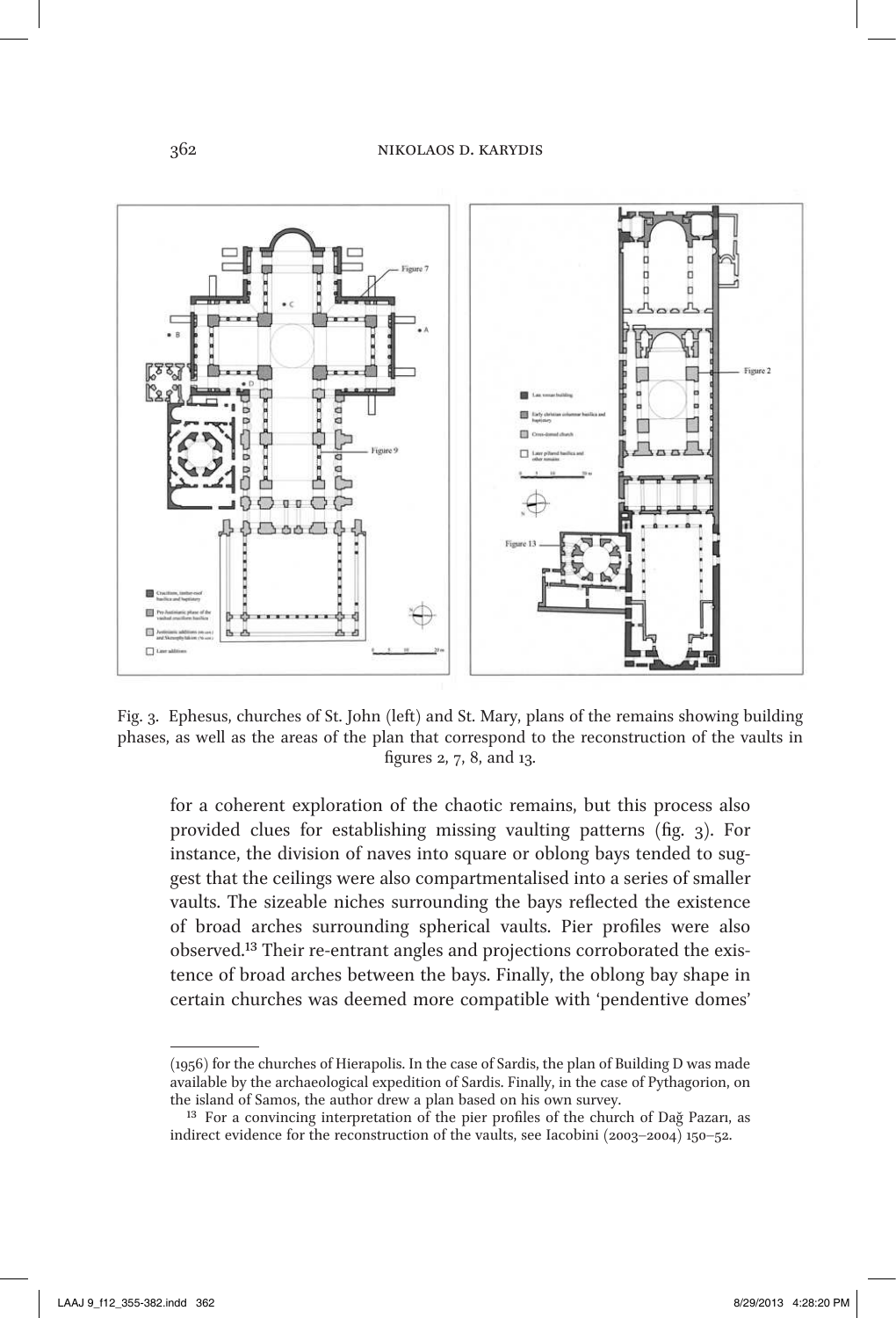(fig. 8), rather than with 'full domes on pendentives'; pendentives being the triangular section of vaulting between the base of the dome and the arches that support it. Full domes on pendentives can only be constructed on top of four arches of the same height, something difficult to achieve in an oblong bay, where the diameters of the side arches vary. Also, a pendentive dome constitutes a continuous spherical surface, and the absence of visible transition between pendentive and cupola makes this type of vault particularly adaptable to an oblong bay. An observation noting the use of pendentive domes in a wide range of surviving Early Byzantine monuments, confirmed this.14

These preliminary observations were tested through free-hand reconstruction sketches, some of which are published here for the first time (fig. 4). Certain sketches constituted first attempts towards overall reconstructions, whereas others illustrated hypotheses about parts of the original structure. These sketches, of course, were entirely hypothetical. Some of them, as for instance the schematic reconstruction of the pillar basilica at Hierapolis, were to be contradicted by later discoveries. However, these sketches helped to familiarise the author with the forms under investigation, and paved the way for the more detailed documentation that was to follow.

Early experimentation with plans and reconstruction sketches directed the survey towards construction details that offered more solid evidence for the missing superstructure. The survey revealed vault fragments that had not been investigated before, perhaps because of a difficulty with their interpretation. In most monuments, these fragments had been either misinterpreted or dismissed as amorphous masses of mortar and brick.15 Still, their careful study constitutes an excellent basis for reconstruction. The investigation of these overlooked elements started from on-site graphical recording. Cut-away axonometric drawings in 1:50 scale, showing simultaneously the horizontal and vertical disposition of the fragments, and proved to be the best medium for analysis (fig. 5). The latter documented

<sup>&</sup>lt;sup>14</sup> For the geometrical definition of the pendentive dome, and a brief survey of its use in Early Byzantine architecture, see Ćurčić (1992) 28.

<sup>&</sup>lt;sup>15</sup> Hörmann *et al.* (1951) 92, who surveyed the vault fragments of the church of St. John at Ephesus, is a notable exception here. However, Hörmann did not manage to establish convincing links between the fragments he surveyed and the original structure. A more recent attempt to interpret structural fragments as evidence for graphic reconstruction was made by Iacobini (2003–2004) 153. However, in this case, the survey relied on photos of the fragments, as opposed to detailed drawings, which limits the interpretation.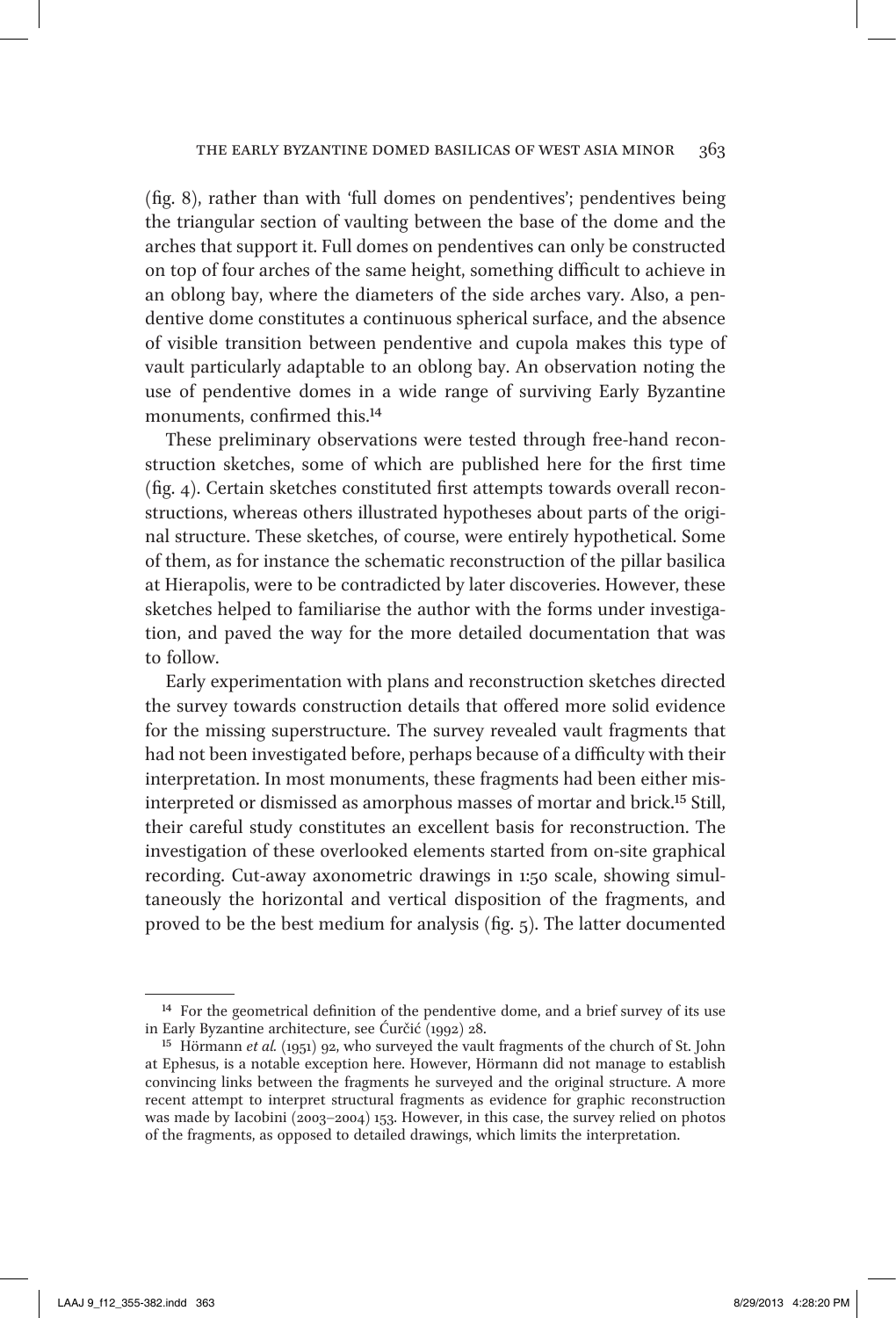

Fig. 4. Philadelphia, church of St. John (top) and Ephesus, church of St. Mary, domed church, preliminary reconstruction hypotheses.



Fig. 5. Ephesus, church of St. John, fragments of the vault over the crossing (left) and the vault over the south bay of the transept (right).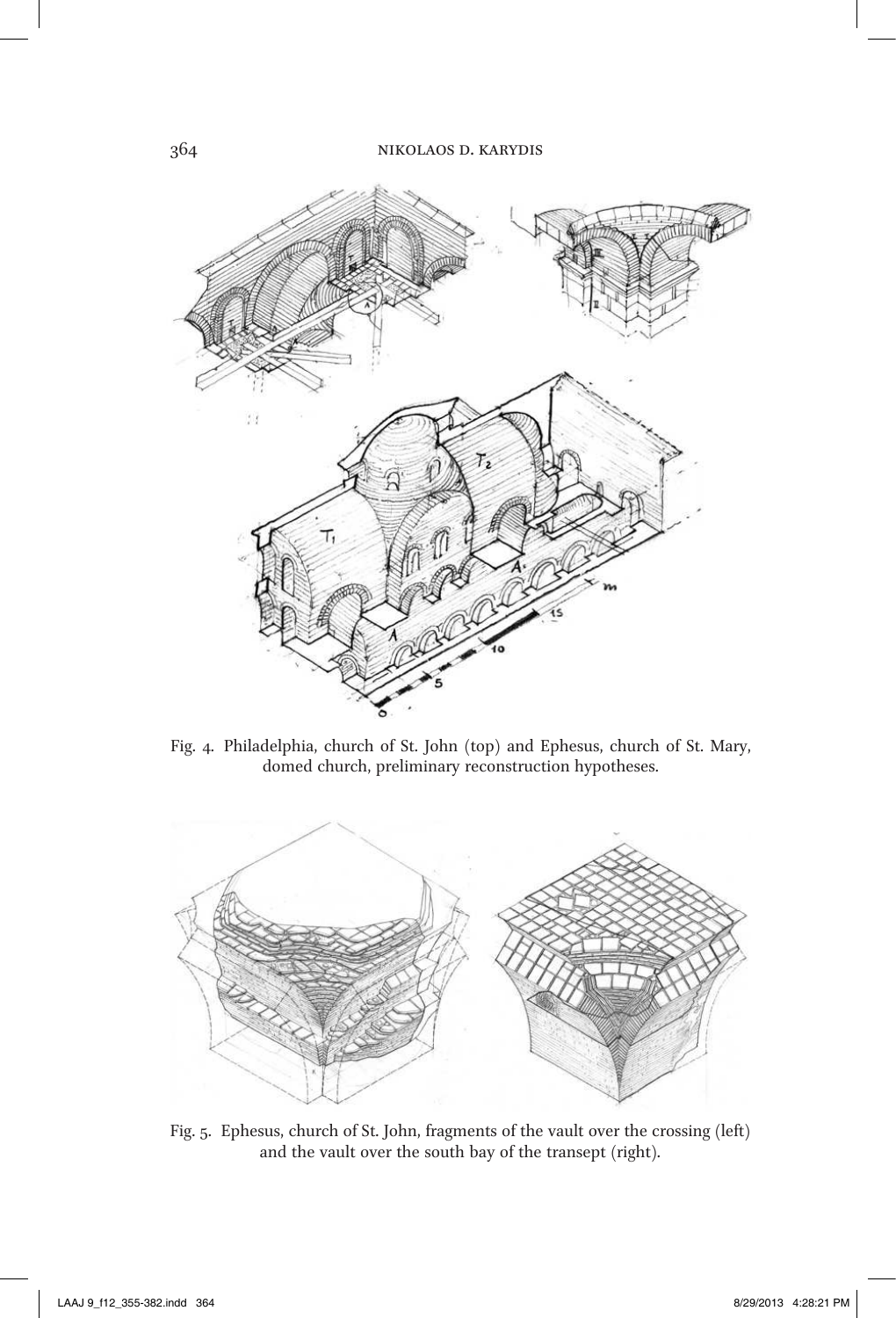both the overall form of the fragments and the way the bricks were set. It also sought to establish the exact role of each fragment in the original structure. Consultation of the schematic diagrams prepared in the first stage was essential in contextualising these fragments, even though, in some cases, this led to a revision of preliminary hypotheses.

But, at this stage, a problem emerged. It turned out that all the fragments were at the level of the springing of arches and pendentives. Indeed, not a single fragment from the crown of the vaults had survived. Consequently, it seemed impossible to establish whether the fragments belonged to pendentive domes or to domes on pendentives, as the difference between these types of vault manifests itself mainly in their upper layers. Comparisons with a wide range of coeval structures elsewhere played a major role in surmounting this problem, making it possible to deduce the form of the complete superstructure on the basis of these low-level fragments. Chiefly by reference to contemporary monuments in Constantinople, it was shown that the specific connection between a pendentive and the broad arches is a good indicator for the overall form of the vault, and can help to distinguish pendentives that carried a shallow dome from the ones carrying a full dome. Following this discovery, the reconstruction of entire domes was based on the observation of the few surviving low courses of their pendentives, and the particular way in which these courses met the supporting arches.

The original forms that emerged in this way were represented graphically with cut-away axonometric drawings. In most of these drawings, and at least in one drawing per monument, care was taken to distinguish parts that still survive from the ones that were being reconstructed. The author experimented with various graphic media to achieve this. In some cases, the reconstructed parts were shown in less detail and with dashed lines. In other cases the existing parts were highlighted with a red outline.

The previous paragraphs show that a series of different and complementary methodological tools were employed. However, the combined use of these tools for one monument has not always been possible. Even when reconstruction relied both on graphic recording and formal comparisons, the two methods were not always equally fruitful. With certain monuments, reconstruction had to rely on only a partial use of this methodology. The ways in which the above methods were adapted to the conditions of each site are clear from the case studies that follow.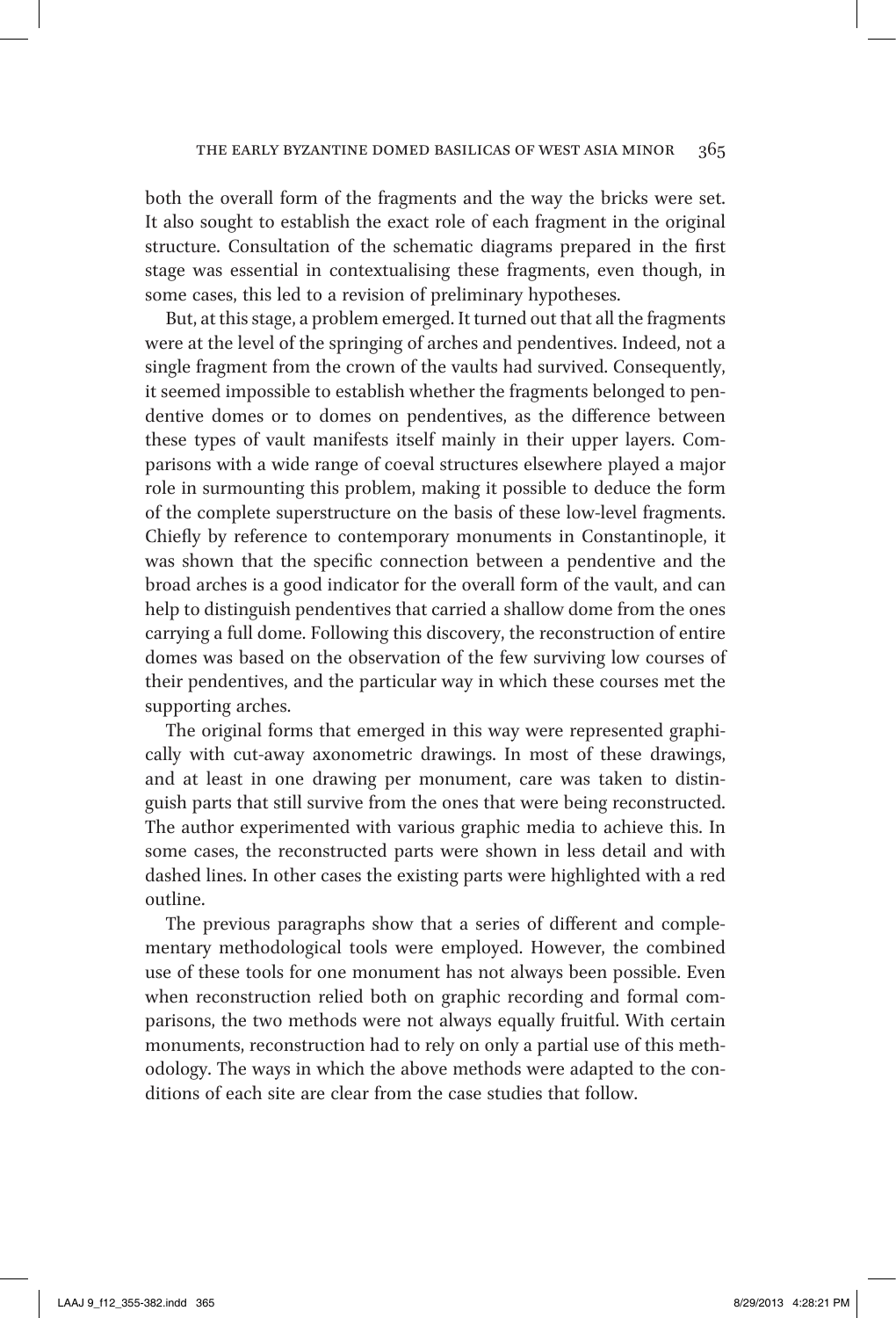#### **CASE STUDIES**

#### *St. John at Ephesus*

The author's reconstruction of the church of St. John at Ephesus provides the most complete illustration of the above methodology. The processes outlined above made it possible to fill important lacunae in our understanding of a major Early Byzantine monument. Indeed, ever since the first excavation of the remains of the church of St. John, the reconstruction of the vaulted, 6th c. phase of the monument has been one of the main aims in the field of Early Byzantine architectural studies. This is partly due to the historic significance of the building. The church, rebuilt and enlarged under the auspices of the Emperor Justinian, constituted the Ephesian counterpart to the Constantinopolitan church of the Holy Apostles.16 Situated on the fortified hill of Ayasoluk, it was later to become the 'heart' of medieval Ephesus, and one of the most important pilgrimage churches in Asia Minor.17 In spite of several attempts to recapture the form of this church, and although its walls and supports largely survive, the form of the vaults remained conjectural until recently. The diversity of ways in which these vaults have been reconstructed during the last fifty years echoes the limited evidence available. The proposals of H. Hörmann, P. Verzone, M. Büyükkolancı, and A. Thiel have explored several different possibilities.18 An examination of these proposals leaves us with a dilemma: should we see the main vaults of the church as a series of domes on pendentives, or pendentive domes. None of these proposals have offered conclusive evidence for either of these two vault forms.

The author's recent survey showed that the evidence for the vaults has not been entirely lost. Site observation revealed vault fragments whose potential as evidence for reconstruction had until now been underestimated. This evidence came from two distinct groups of vault fragments. The first group includes fallen fragments that survive on site. These belong to the vaults of the transept, and had never been recorded before. The second group consists of fragments that came from the vaults of the nave, which were irresponsibly destroyed during the course of the building's excavation.

<sup>16</sup> As attested in the 6th c. by Procopius of Caesarea: Procop. *Aed.* 5.1.4–7.

<sup>17</sup> Foss (2002) 132.

<sup>18</sup> Hörmann *et al.* (1951) 165–69, fig. 4; Verzone (1965) 609; Büyükkolancı (2000) 51; Thiel  $(2005)$  42-48, 110.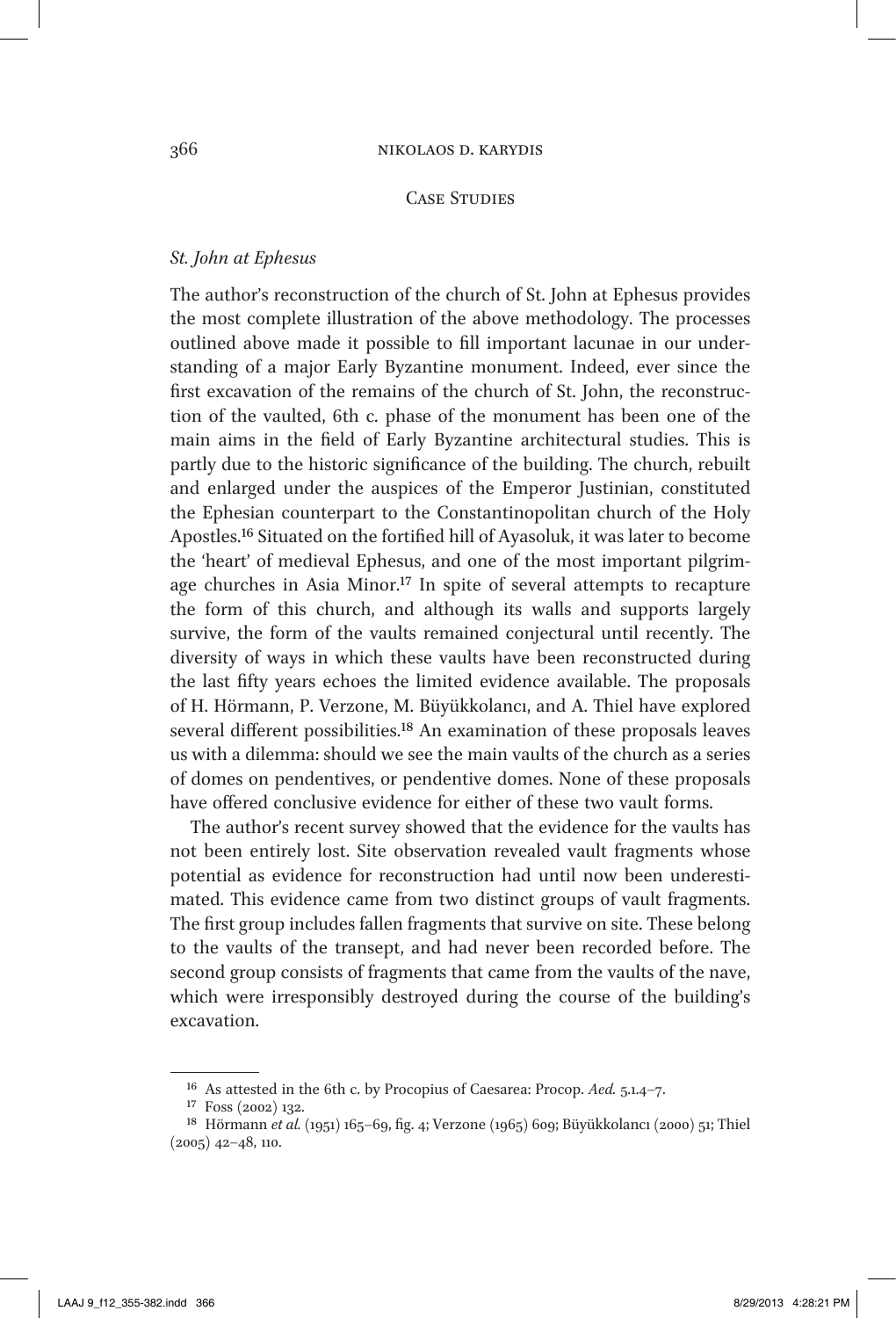Investigation of this evidence started from drawings. This established that all these fragments came from the springing of arches and pendentives. At first sight, the fragments appeared to be identical, but careful recording revealed that the connection between the arch and the pendentive varied. In the fragments of the vault over the crossing, the pendentive sprung from the extrados of the broad arches. In all the other fragments, the pendentive lay on the sloping face of the arches (cf. Fig. 5).

This observation helped to interpret these details. This was facilitated by the study of similar elements in two surviving coeval monuments: Hagia Sophia and St. Eirene at Constantinople.19 These churches include both hemispherical and shallow domes. Their investigation revealed that the connection between arches and pendentives can indicate whether the latter are surmounted by a shallow dome or a full, hemispherical dome. Pendentives that carry a full dome tend to connect to the extrados of the supporting arches. Conversely, pendentives surmounted by a shallow dome (i.e. a dome co-spherical with them) tend to spring from a skewback on the face of the arches (fig. 6).

This conclusion constituted an important step towards the interpretation of the fragments observed in St. John's. As we saw, in the transept arms and the nave, the pendentives sprang from the sloping face of the supporting arches. This detail is typical of pendentive domes. In the crossing, where the pendentives rest on the extrados of the arches, the vault was a hemispherical dome on pendentives. This realisation allowed for a reconstruction of the main vaults of St. John. A hemispherical dome on pendentives surmounted the crossing. It is very likely that this dome had a fenestrated drum similar to the ones from other major Justinianic churches, but, unfortunately, no part of such a drum seems to have survived. The bays of the cross-arms had lower pendentive domes (fig.  $7$ ).<sup>20</sup>

A similar methodology was employed for the reconstruction of secondary vaults, such as the ones over aisles and galleries. A comparison between the scanty remains of aisle vaults with fragments of gallery vaults, revealed a morphological difference between the two vaults that had been overlooked in previous reconstructions. The difference is found both in the steepness of the profile of the vaults and in their connection

<sup>19</sup> An excellent survey of the vaults of St. Eirene can be seen in George (1913) 44. For the spherical vaults of Hagia Sophia, see Mainstone (1988) 78, figs. 67, 134, 137.

<sup>20</sup> For further details about this reconstruction, see Karydis (2012a) 548.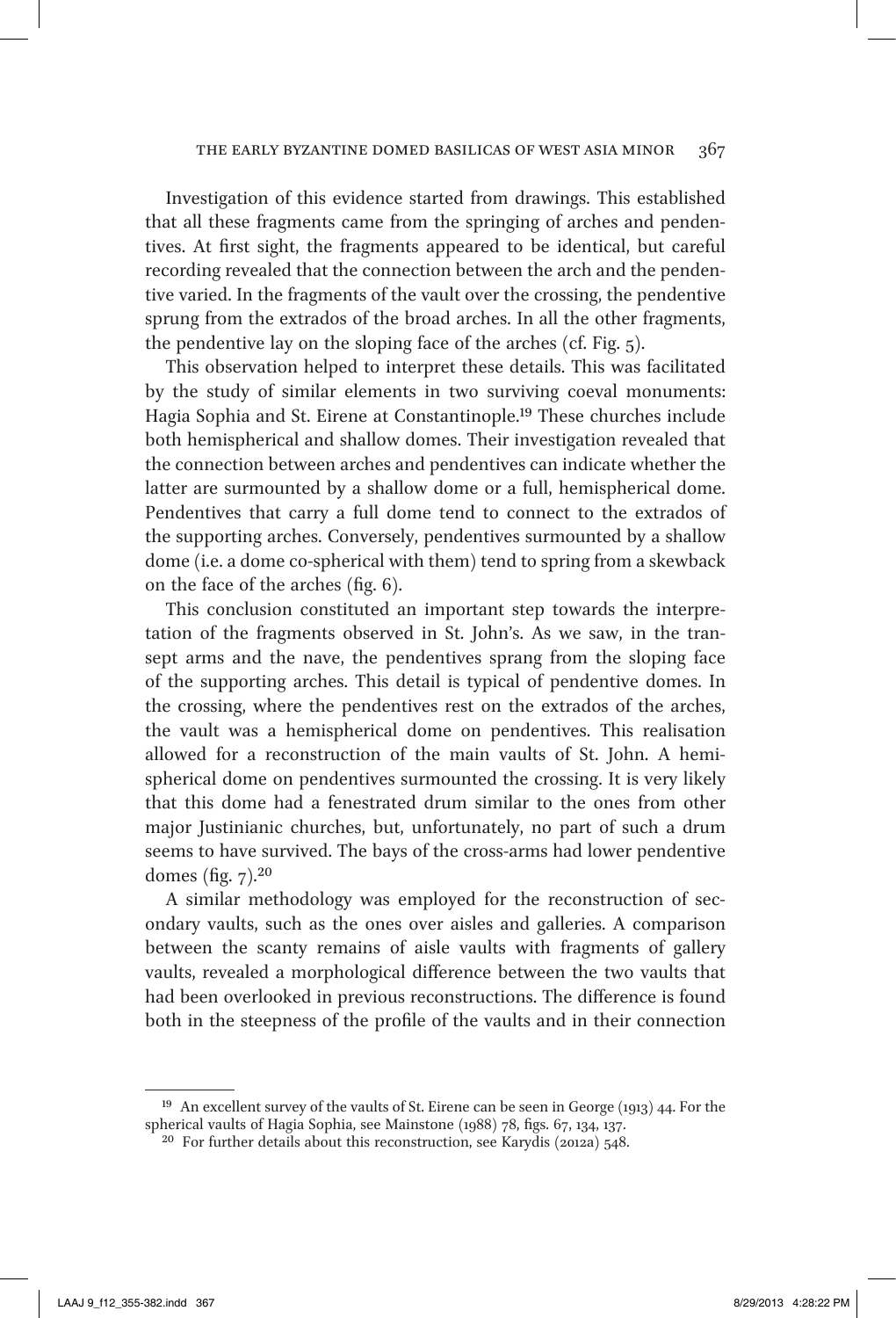

Fig. 6. Constantinople, church of St. Eirene, sections of spherical vaults and details of their springing.



Fig. 7. Ephesus, church of St. John, reconstructed axonometric.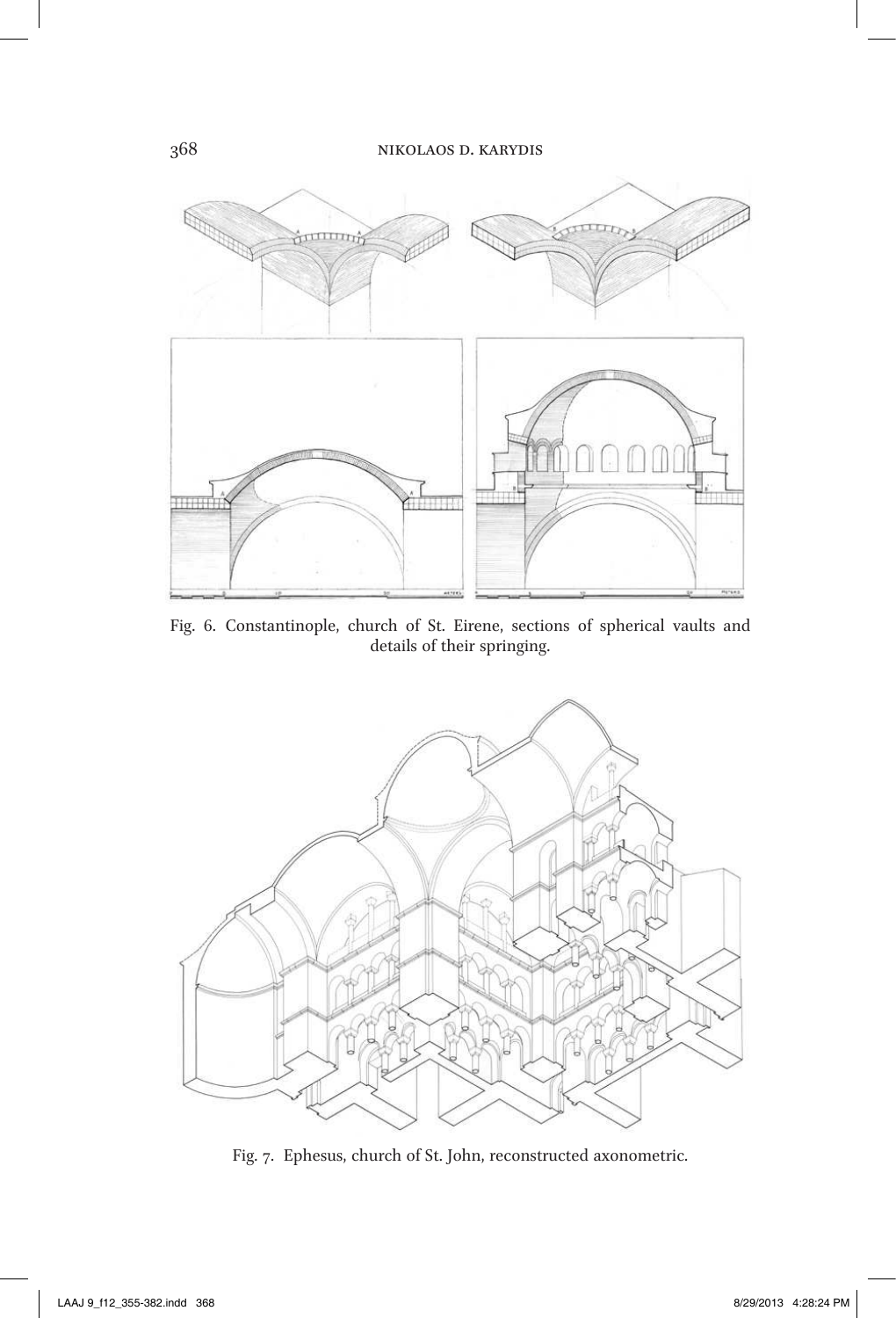with the supporting arches. It was established that the aisles were covered by barrel vaults that sprung from the same level as the arches. However, the gallery vaults had a steeper profile, springing from a level that corresponds to the crown of the arches. Similar differences between aisles and galleries are attested in a wide range of Early Byzantine monuments, such as the church of 'Our Lady of a Hundred Gates' (Panagia Ekatontapyliani) on the island of Paros, and in the church of SS. Sergius and Bacchus in Constantinople.21

In this methodology, comparison with coeval monuments elsewhere is combined with a thorough study of construction details. Structural survey does not only provide evidence for original forms, but also helps to visualise the inner layers of the original structure. For instance, in St. John's, the examination of vault fragments revealed a major structural difference between seemingly identical vaults, namely the pendentive domes of the west cross-arm (nave) and the ones of the transept. Whereas the transept vaults were built with horizontal brick courses, the nave vaults were built with arched courses forming a pattern reminiscent of the fish scales (fig. 8). What appears to be a uniform design consists in fact of different structural patterns. Taking this difference into account in our reconstruction proved to be essential for the investigation of the building phases of the monument. However, this is the object of a forthcoming publication, so will be dealt with there.<sup>22</sup> Closing the examination of this case study, a few words are necessary about the way in which the new reconstruction improved our understanding of the church of St. John at Ephesus in the context of Early Byzantine architecture.

So far, St. John's had been considered an unconventional church whose form marked a break with standard building techniques in the age of Justinian.23 This theory had been based on an earlier reconstruction of the church, which saw it with repetitive full domes on pendentives.24 Our revised reconstruction called for a review of this theory. What is unusual in Hörmann's reconstruction is the stark subdivision of architectural space in equal bays (fig. 9). Indeed, the use of the hemispherical dome as a modular unit, and the lack of a clear hierarchy between the vaulted

<sup>21</sup> For a thorough survey of Hekatontapyliani, see the excellent publication of Jewell and Hasluck (1920) for the Byzantine Research Fund. For the church of Sergius and Bacchus, see Mathews (1971) 47–50.

<sup>22</sup> Karydis (2013) 89–110.

<sup>23</sup> Krautheimer (1986) 242.

<sup>24</sup> Hörmann *et al.* (1951) figs. 42–44.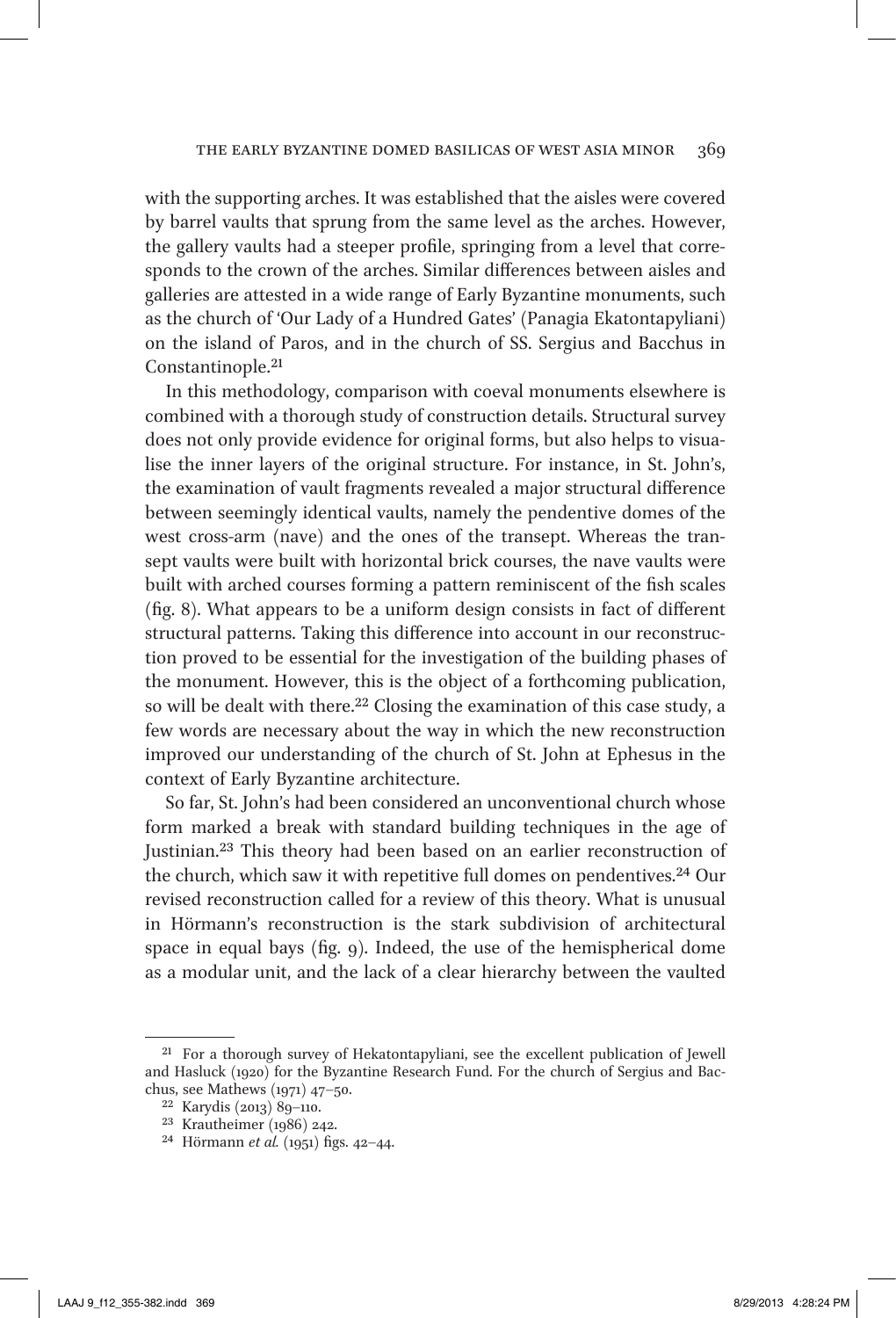

Fig. 8. Ephesus, church of St. John, reconstruction of the nave vaults.



Fig. 9. Ephesus, church of St. John, reconstructed section. Drawing published in Hörmann *et al.* (1951).

bays, is rarely encountered elsewhere. However, these attributes are less prominent in our reconstruction. Indeed, the use of shallow as opposed to hemispherical domes in the cross-arms attenuates the segregation of the nave bays. Moreover, the solitary hemispherical dome makes the crossing the indisputable climax of the design. There are still multiple bays, but they emanate from the centre in a fluid movement, as in contemporary churches in Paros, Philippi, and Constantinople. We therefore can say that some of the principles encountered in standard Justinianic building also occur at St. John's in Ephesus as well, and the structure is not as unique as we have been led to believe.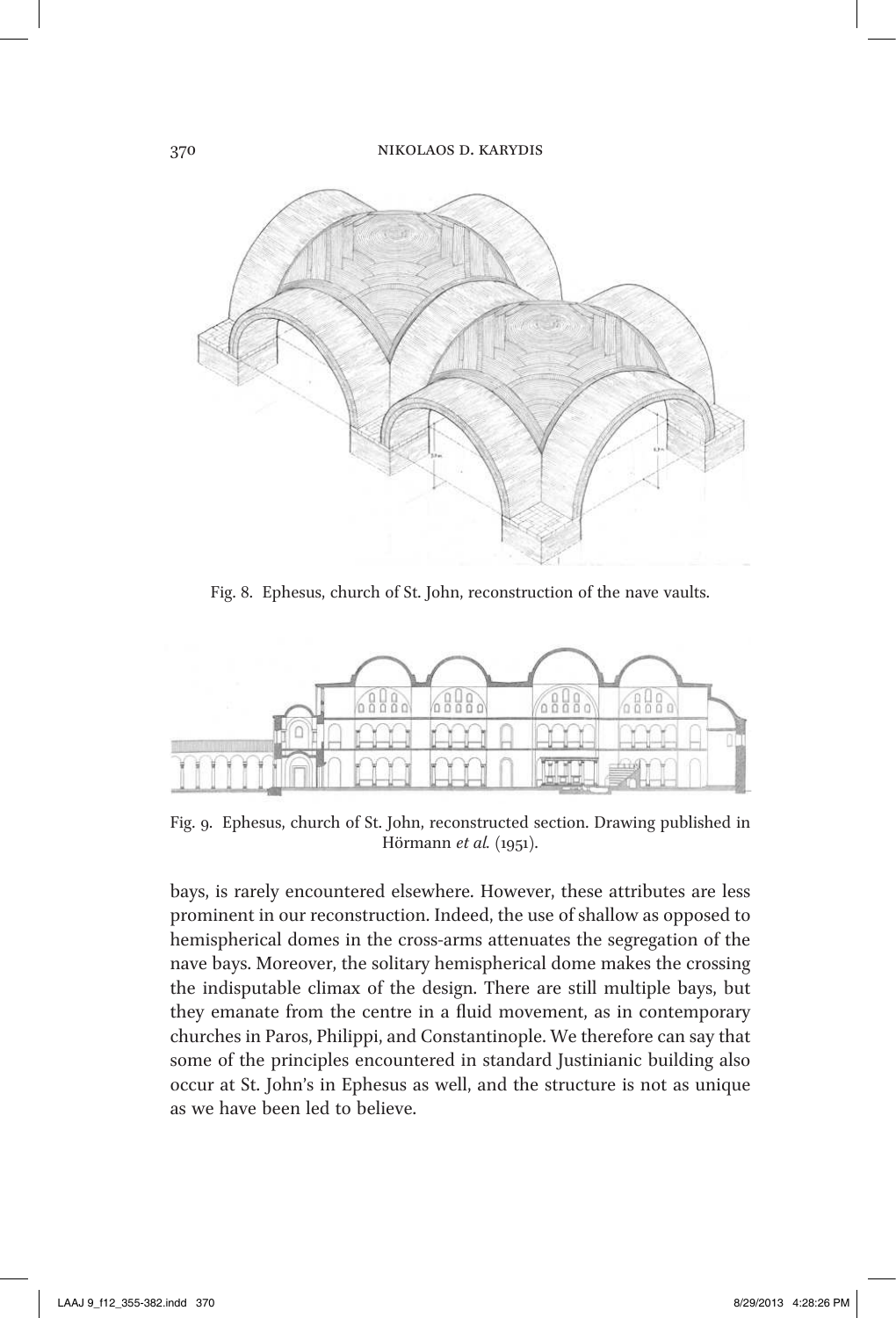#### *St. Mary at Ephesus*

The complexity of the site of the church of St. Mary introduced a series of complications into the use of our reconstruction methodology. The remains of the church, which lie to the north-east of the harbour of Roman Ephesus, display all the characteristics of an architectural palimpsest. In its thousand-year history, from Roman origins to a presumed destruction some time after the 11th c., the site of the monument was repeatedly modified. It was originally the site of a long Roman building, this being transformed into an Early Christian basilica in the 5th c. This phase also involved the construction of an atrium, and a baptistery north of it. Later, possibly in the 8th c., part of the basilica was transformed into a crossdomed church. For most of its history, the St. Mary's must have consisted of a cross-domed church inserted between the 5th c. sanctuary and atrium (see Fig. 2). The state of preservation of this hybrid structure is similar to that encountered at St. John's: although all the walls and supports can be studied, most of the superstructure is missing. By reconstructing this building we can follow the development of forms and vaulting techniques during a tumultuous period in the history of Byzantine architecture.

The first reconstruction of the church was included in the publication of the first excavation report of the site.25 Some aspects of this reconstruction lack substantiation, and are too atypical stylistically to be considered credible. Almost two decades later, Fasolo proposed a more convincing reconstruction of the domed phase of the church, but which was shown, unfortunately, in a very hesitant and diagrammatic way.<sup>26</sup> Nevertheless, this reconstruction relied on a thorough analysis of the surviving wall structures, but did not give enough attention to the secondary vault fragments of the 5th c. basilica or those of the baptistery.27 In later publications there were no further attempts to investigate the vaults of the church.28

Revisiting the remains of the church, the author sought to analyse the vault remains of all the phases, and, where possible, to use these remains as a basis for the reconstruction of the complex vaulted ceiling

<sup>25</sup> Knoll (1932) 62, fig. 73. The most puzzling aspect is the reconstruction of the domed church. The section proposed is characterised by extremely shallow proportions, seldom encountered in Early Byzantine vaulted churches.

<sup>26</sup> Fasolo (1956) 1–22.

<sup>27</sup> Fasolo (1956) 6.

<sup>28</sup> Verzone (1965) 610–13; Foss (1979) 52; Castelfranchi (1999) 89.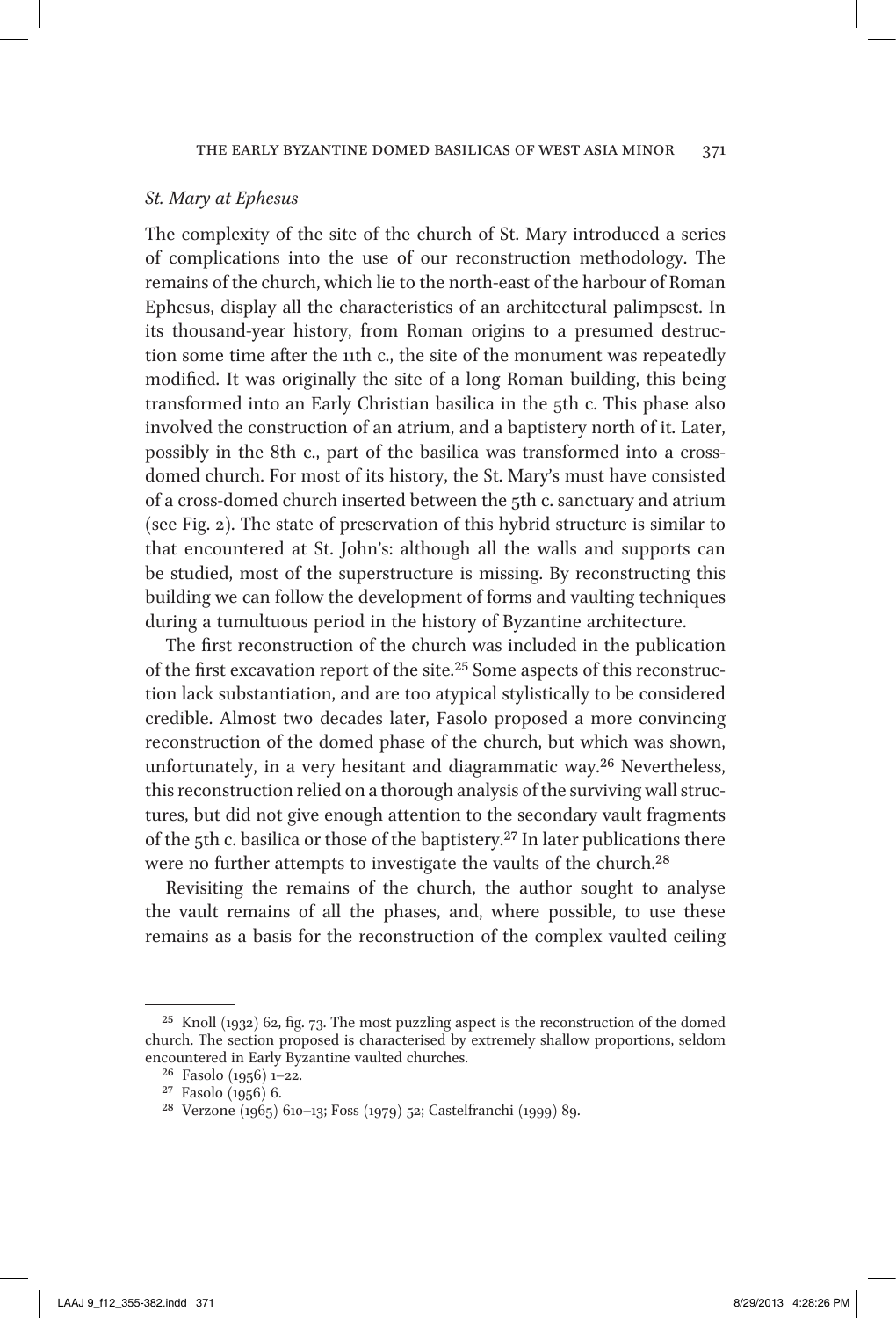of St. Mary's. However, it soon became clear that in certain parts of the church, there was not enough archaeological evidence for a viable reconstruction. Several fragments provided clues for the vaults of the baptistery, and the vaulted ceilings of the side chapels of the 5th c. basilica, but there was no such evidence for the main vaults of the domed church. Due to this lacuna, the reconstruction of these vaults had to rely primarily on comparisons with similar buildings elsewhere.

The following summary of the reconstruction of the vaults of St. Mary's is not meant to be exhaustive. It rather focuses on three cases where the methodology was confronted with problems associated with complex or insufficient evidence. The most challenging reconstructions were those for: the vaults over the side chapels of the 5th c. basilica; the central vault of the baptistery; and the superstructure of the domed church.

The side chambers flanking the apse of the 5th c. basilica included vault remains whose complex, peculiar brick structure was difficult to interpret, and, therefore, difficult to use as evidence for reconstruction. The double curvature of the fragment's surface, and the fact that it was inserted between two arches, seemed to suggest that it was part of a spherical vault. But the brick layout was not at all typical of such vaults. Bricks seemed to form horizontal courses in the springing and pitched courses nearer the top (fig. 10). It became clear that the graphic documentation of the remains was not sufficient to interpret this complex fragment. This problem was resolved with the addition of a new component to the usual methodology. Observing the layout of the surviving bricks, the author attempted to simulate the construction procedure and to continue it beyond the limits of the fragment. The most plausible simulation, and the closest one to the existing remains, consisted of setting the bricks to form radiating, arched courses whose inclination from the horizontal increases as we move from the base to the apex (fig. 11). The author designated this atypical manner of construction: 'spherical vault construction with radiating arched courses'. By prolonging the existing courses and completing the structure in this way, a pendentive dome was generated. This vault form does not only correspond to the remains, but is also perfectly adaptable to the rectangular shape of the side chapel.

An equally intriguing vault fragment provided the basis for the reconstruction of the great dome of the Baptistery. This fragment consists partly of horizontal and partly of arched brick courses (fig. 12). Both parts belong to the same surface. It is the slight curvature of the fragment that suggested that the arched courses belonged to the dome. Considered alone, however, the fragment was too small to substantiate this or to shed light on the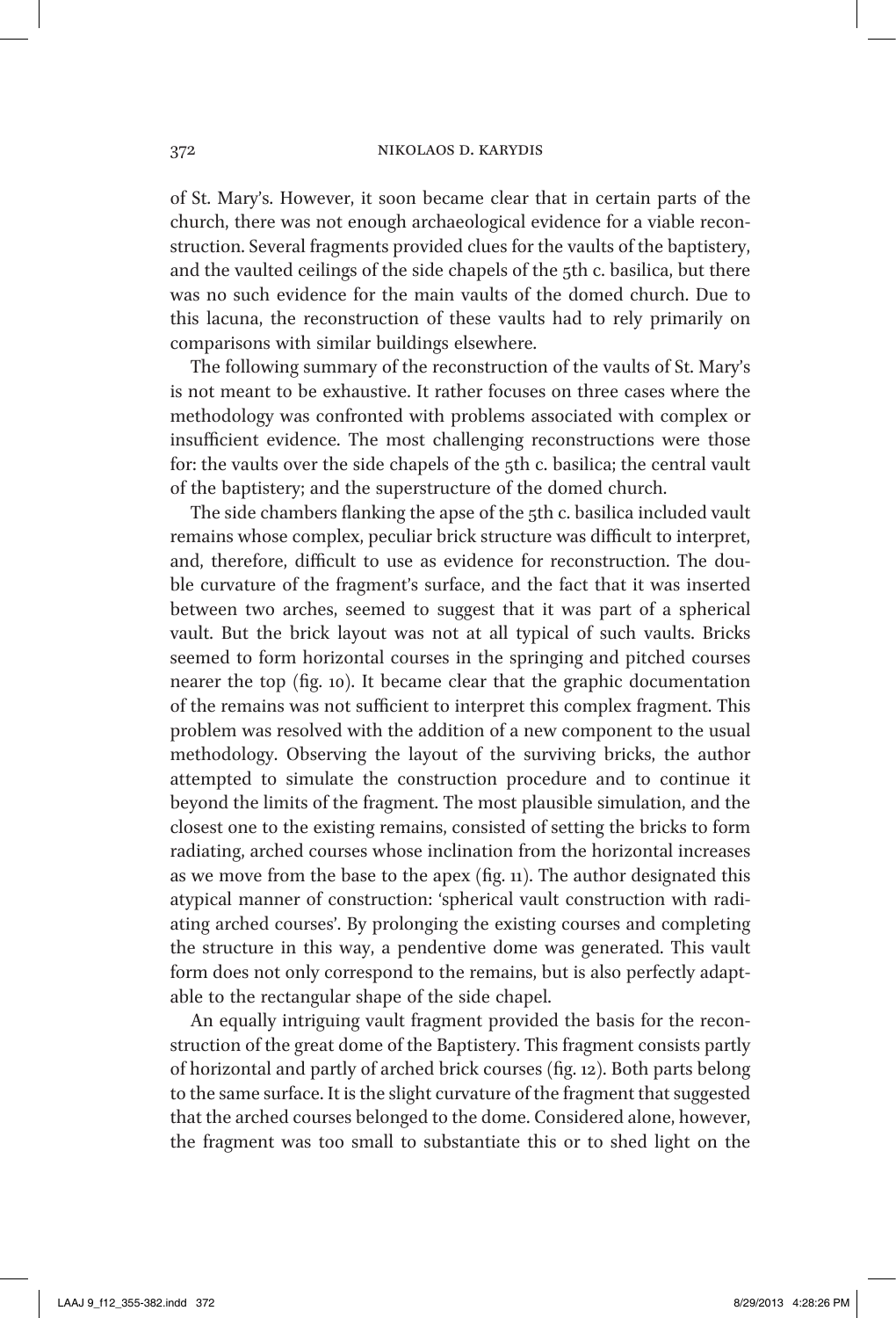

Fig. 10. Ephesus, church of St. Mary, 5th c. basilica, reconstructed axonometric of north side chamber (the surviving structure is shown with a grey outline).

structure of the dome. However, it provided an essential clue for research into similar vault structures. Focusing on vaults in which the bricks are set in arched courses, this research revealed an unknown example that helped to interpret the fragment. The only example of a vault that combines all the characteristics of our fragment proved to be the semi-dome of an unexplored Early Christian building in Corinth.29 An investigation

<sup>29</sup> This building, situated a few hundred metres south of the forum of Corinth, is currently being investigated by the author, in collaboration with Dimitrios Athanasoulis and the twenty-fifth Ephorate of Byzantine Antiquities, who are preparing to publish their results.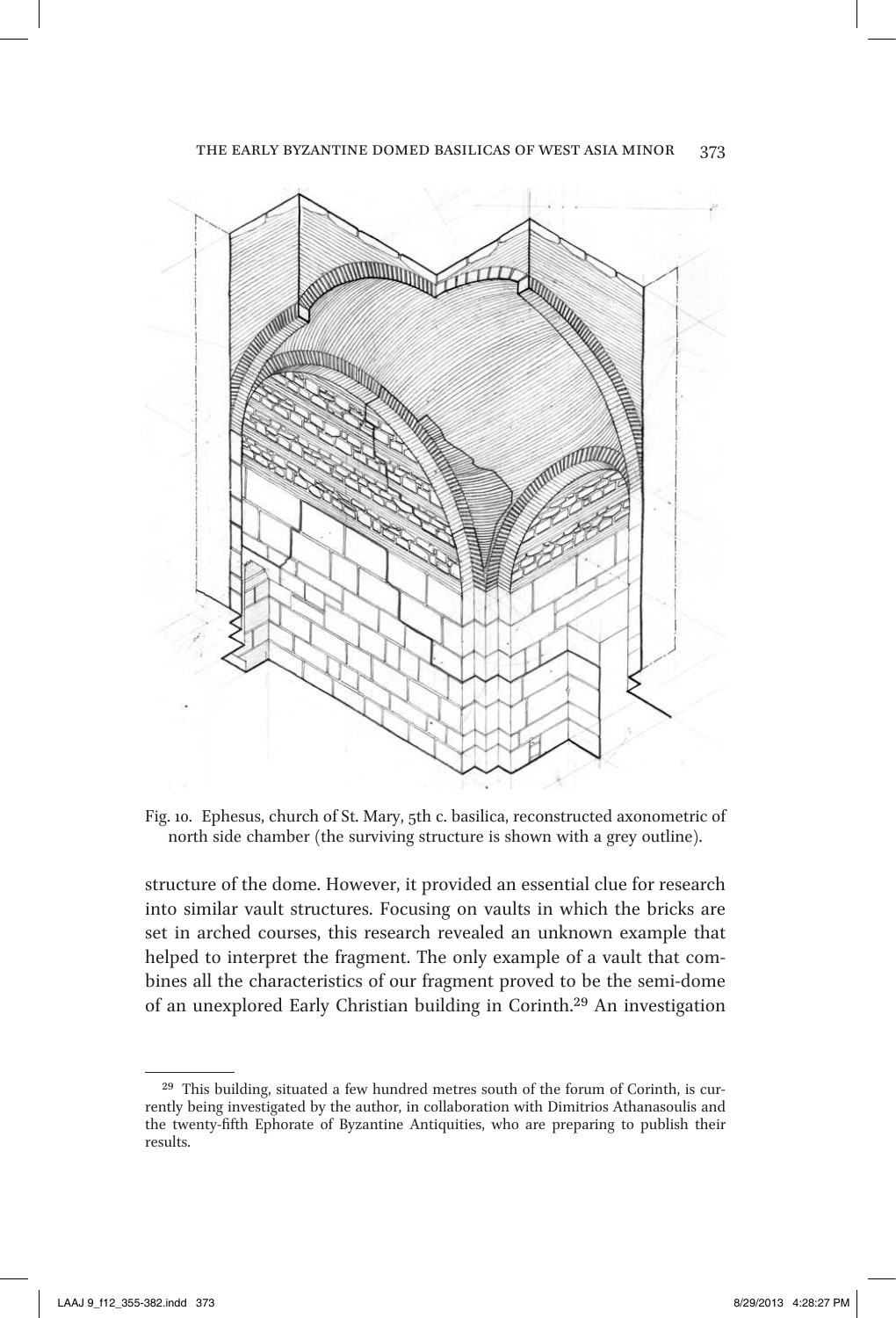

Fig. 11. Ephesus, church of St. Mary, 5th c. basilica, interpretive drawing of the vault shown in figure 9.



Fig. 12. Ephesus, baptistery of St. Mary, dome fragment.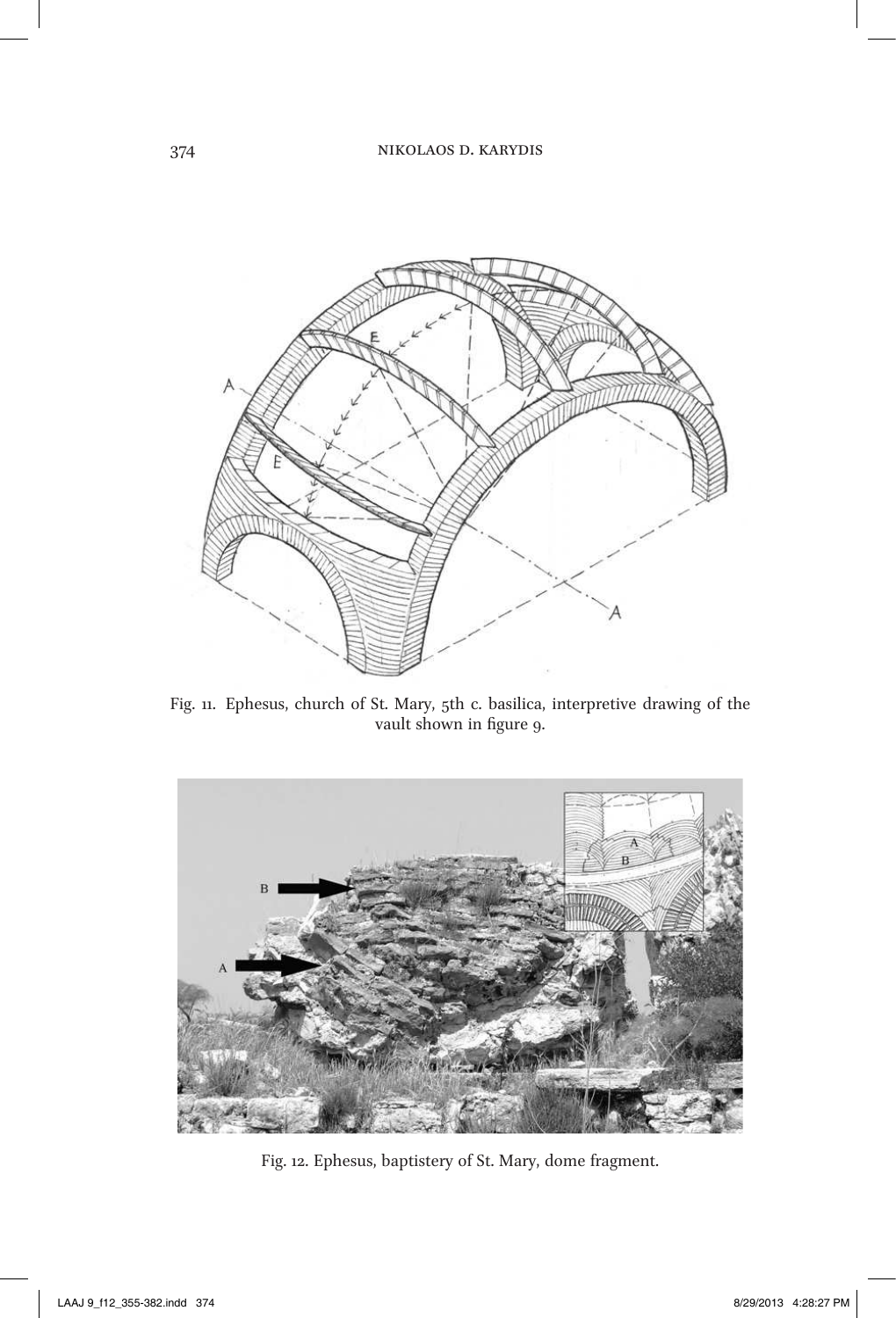

Fig. 13. Ephesus, baptistery of St. Mary, reconstruction drawing (the surviving structure, on which the reconstruction was based, is shown with a grey outline).

of this vault provided a good insight into the structure of the dome of the Baptistery of St. Mary. The vault at Corinth seems to have consisted of a series of meridional strips, growing thinner towards the top. Each of these strips was made of arched brick courses set on conical beds, with a gradually increasing inclination from the horizontal (fig. 13).

Formal comparisons played a decisive role in the reconstruction of the superstructure of the domed church of St. Mary. Although some of St. Mary's secondary vaults survive quasi intact, there is virtually no trace of the great vaults that covered the nave. The absence of vault fragments is compensated by a plan that provides many indicators for establishing its form, and thus finding comparable examples that can inform the work of reconstruction.30 The short lateral cross arms of the nave of St. Mary

<sup>30</sup> However, the clarity of the plan has not prevented its misinterpretation by Krautheimer (1986) 249. His classification of the church alongside the church at Korykos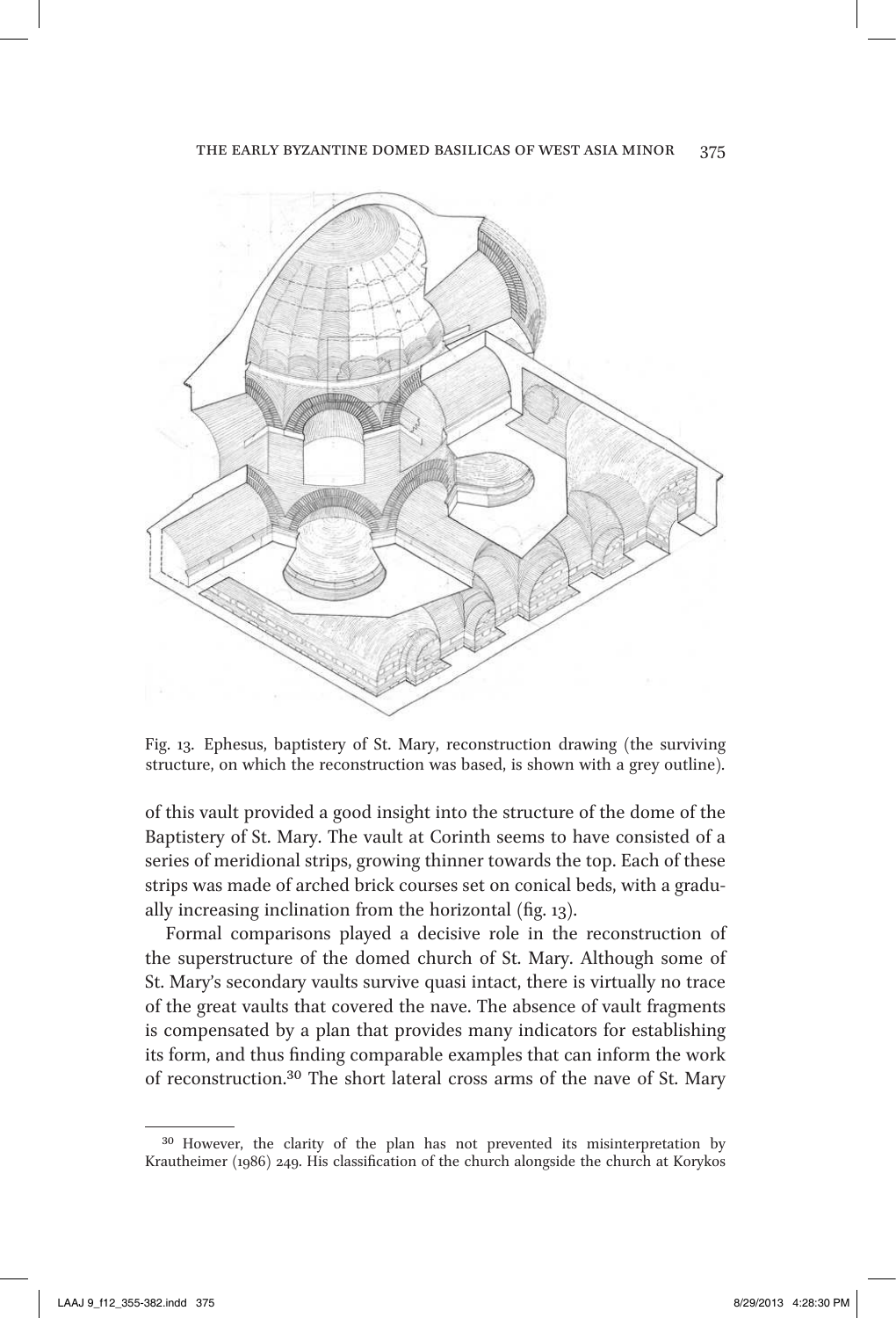are typical of a series of cross-domed basilicas, such as the church of the Koimesis at Nicaea, St. Nicholas at Myra, St. Clement at Ankara, and, above all, St. Sophia at Thessaloniki.<sup>31</sup> These churches share a series of characteristics that also occur at St. Mary's: the cross-shaped plan of the nave, the side chambers flanking the apse, and the massiveness of the piers.

Comparisons with the above churches helped us to interpret the plan of the Ephesian church. As with them, the square bay at the crossing of the church of St. Mary was almost certainly covered by a full hemispherical dome on pendentives. It is likely that the Ephesian builders followed Early Byzantine practice, creating a series of windows in the base of the dome. As with similar cases elsewhere, the short cross-arms north and south of the crossing probably corresponded to broad arches, while the longer bays (east and west) must have been covered by barrel vaults.

If the form of the vaults of St. Mary's proved to be predictable enough, the level of these vaults, and the height of the space they covered, have both been the subject of considerable speculation. As we have seen, Knoll proposed a reconstruction of the church without galleries, attributing to it extremely squat proportions. Fasolo was the first scholar to raise the possibility of a church with galleries. He based this argument on the discovery of a series of columns that could well belong to such an upper storey. Nevertheless, in the absence of further evidence, Fasolo considered his reconstruction to be hypothetical, and the problem regarding the existence of galleries persisted.

Parallels with comparable examples elsewhere helped to re-evaluate Fasolo's find, confirming its interpretation as evidence for galleries. The parallels considered were the churches of St. Sophia at Thessaloniki, the church of the Koimesis at Nicaea, St. Nicholas at Myra, and St. Clement's at Ankara.32 The comparative analysis focused on the study of the proportional relationship between nave width and the height of the springing of the dome. It was found that, in all these examples, the height-width

<sup>(</sup>Meryemlik), the east church of Alahan Monastery, and the church at Qasr Ibn Wardan, overlooks the two most important characteristics of St. Mary: its cross-shaped dome nucleus, and the central location of its dome.

 $31$  Buchwald (1984) 221 was the first to interpret the domed church of St. Mary as a typical cross-domed basilica, and to draw comparisons with the church of the Koimesis at Nicaea, Saint Clement in Ancara, and Saint Sophia at Thessaloniki.

<sup>32</sup> See Schmit (1927) for a detailed survey of the Koimesis Church at Nicaea, made in 1912. St. Nicholas at Myra was published by Rott (1908) 327–40, fig. 123. For an excellent study of the church of St. Clement at Ankara, accompanied by a detailed survey, see De Jerphanion (1928) 113–43, figs. 66–68. For St. Sophia at Thessaloniki, see Theocharidou (1992) 83–99.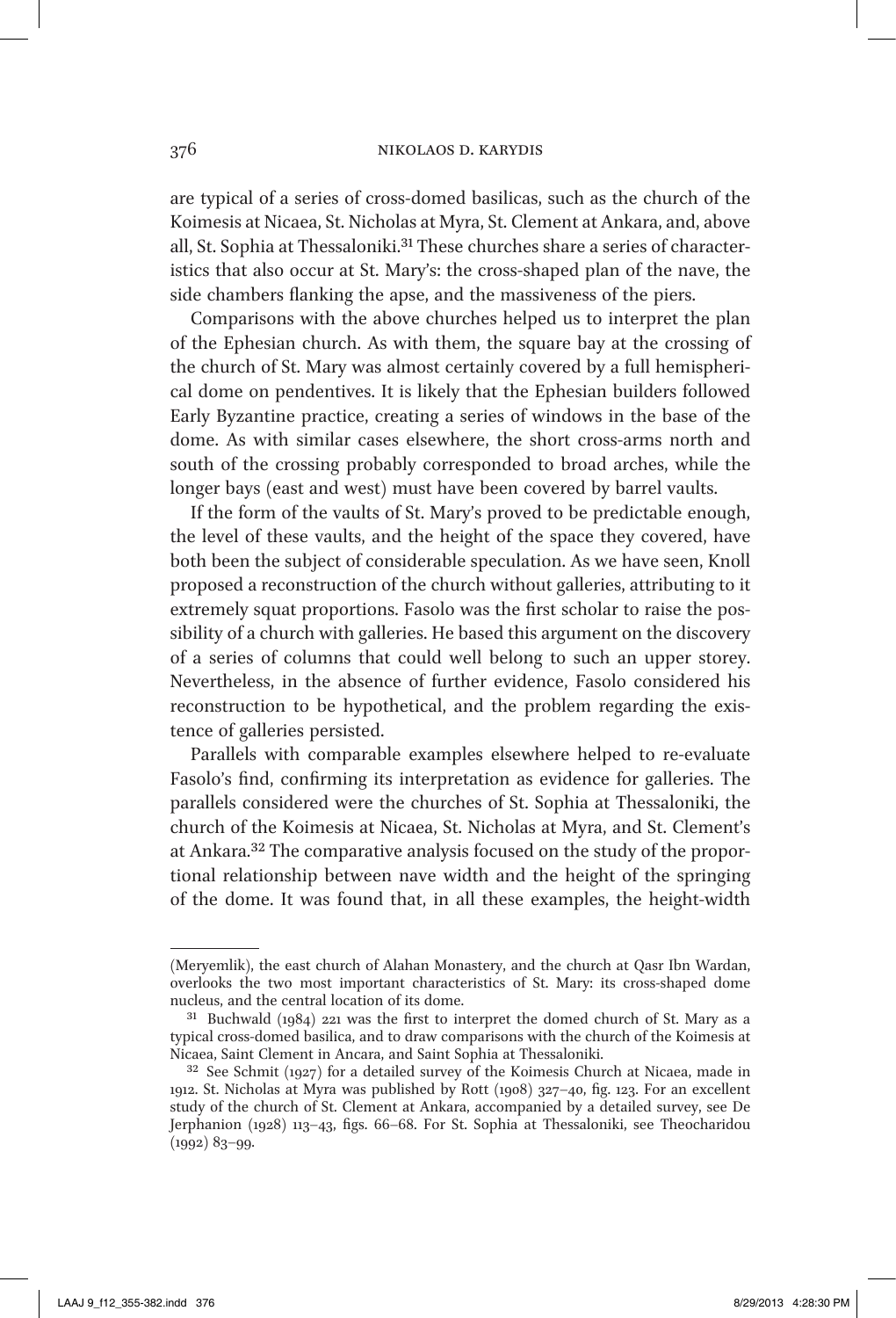

Fig. 14. Ephesus, St. Mary, domed church and surviving parts of the 5th c. basilica, reconstructed section.

ratio had a limited range, between 1.5 and 1.6, regardless of whether the churches had galleries or not.33 This is markedly different from the ratio in Knoll's reconstruction, which is 1.2, in other words, an atypically squat proportion.<sup>34</sup> This observation was used to revise Knoll's theory, reestablishing the level of the major vaults of St. Mary. If the proportions of the Ephesian church were not very different than the churches mentioned above, then its dome must have sprung approximately 19 m over the ground, and the supporting barrel vaults at a height of *ca*. 13 m. With its four main piers reaching such a height, it seems unlikely that St. Mary did not have galleries.

The three staircases found on site constituted an additional source of evidence for the existence of galleries at St. Mary's. From an architectural point of view, the existence of so many staircases would not make sense unless they originally led to an important upper level. Of these staircases, the ones flanking the apse of the early basilica were sufficiently preserved to allow us to establish the approximate level of the gallery floor, probably around 8.6m above the ground.<sup>35</sup> Synthesising all this evidence helped to formulate the reconstructed section of the domed church, which is published here for the first time (fig. 14).

This reconstruction differs from the ones that preceded it. It tends to situate St. Mary as an architectural development typical of the period of the 7th and the 8th c. Whereas the Austrian reconstruction is unconvincingly peculiar, and Fasolo's reconstruction is too diagrammatic, the recent

<sup>33</sup> Indeed, this ratio was not only observed in St. Sophia in Thessaloniki, that has galleries, but also in the Church of the Archangels at Sige, and the Church of the Koimesis at Nicaea, which did not have any.

<sup>34</sup> Knoll and Keil (1932).

<sup>&</sup>lt;sup>35</sup> Our observations concerning the two east staircases were based on the survey of Knoll and Keil (1932) 36. Although the Austrian author recorded these staircases, he interpreted them in a startlingly unconvincing way as 'accesses to the roof '.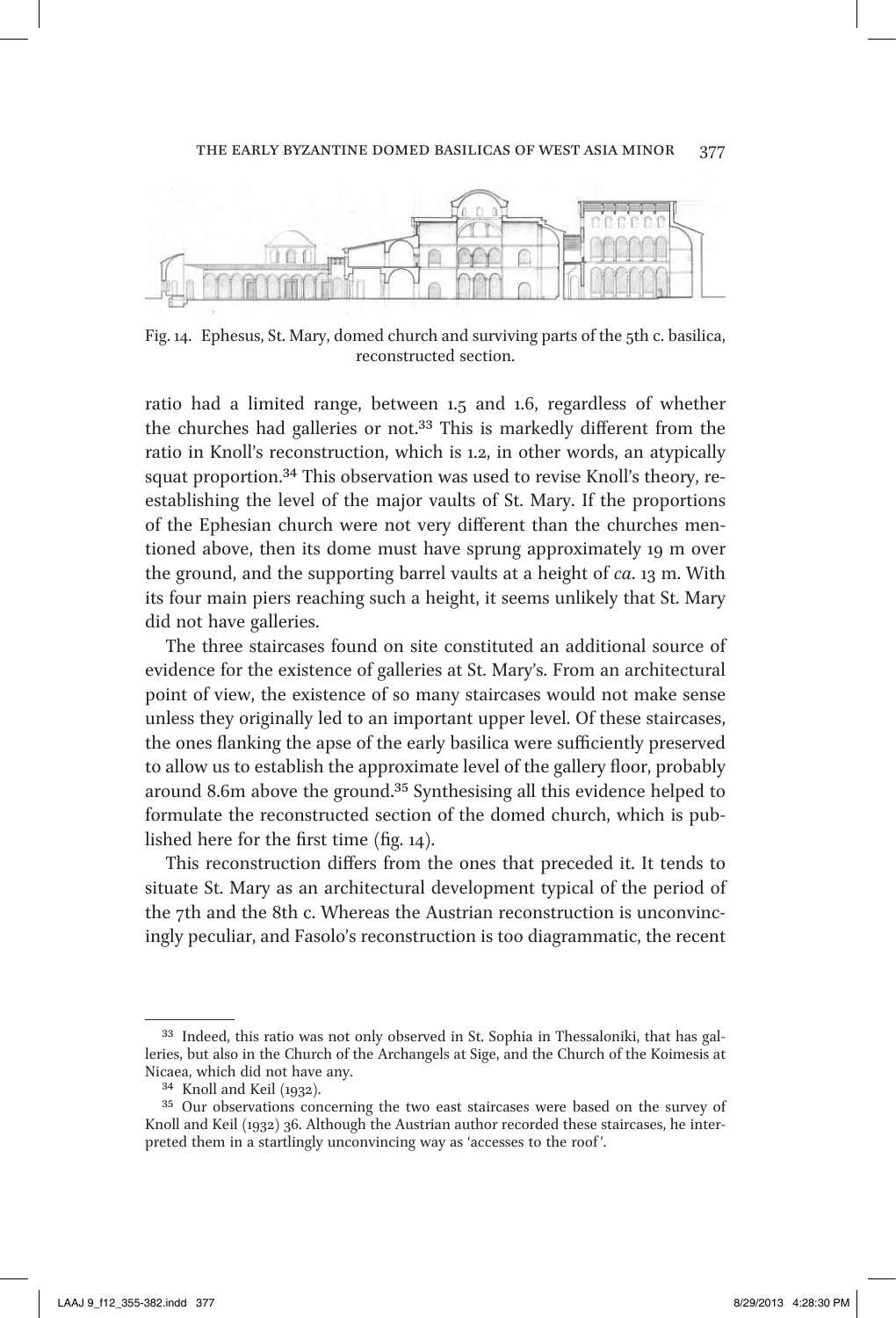effort resulted in a representation of St. Mary as an archetypal crossdomed church, and one very similar to St. Sophia at Thessaloniki.

One could criticise this recent reconstruction for its deviation from the methodology described in this paper, which is normally based on the analysis of vault fragments. In this particular case, however, the absence of such evidence compelled the author to rely on formal comparisons, principally with St. Sophia at Thessaloniki. Yet, this reconstruction is not unfaithful to the surviving fabric. After all, several elements, including remains of staircases, and the layout of piers, played a major role in this reconstruction. At the same time, the establishment of the dimensions and proportions of the interior space did not only rely on parallels with other buildings, but also on archaeological evidence from the site itself. Quite unlike the reconstruction attempted eighty and fifty years ago, the recent one reconciled the use of formal comparisons with site observations and the scrutiny of archaeological evidence.

#### **CONCLUSION**

The reconstruction methodology employed for the two Ephesian monuments discussed above has created a new way of looking at the vault forms employed in western Asia Minor during the Early Byzantine period. Two of its most important components are site observation and graphic recording. The latter helps to evaluate evidence from structural details that had either been misinterpreted or overlooked before. To understand these elements the author had to focus on the inner structure of these remains, looking at them in fine detail. This approach is facilitated by the dilapidated state of the monuments, which now reveal their inner structural layers. Documenting the micro features of these structures, and exploring their construction methods, provided interesting clues for the original form of the monuments.

This way of examining the monuments relies heavily on architectural knowledge and accurate draughtsmanship. Indeed, the understanding of structural forms and the elaboration of three-dimensional sketches and diagrams played a major role in this study. With the case-studies described, most of the illustrations were drawn by hand. Although computer drawings (CAD) were not used systematically, they may also prove to be a valuable tool in graphic recording and analysis. Specialised software can help produce three-dimensional drawings and help to evaluate reconstruction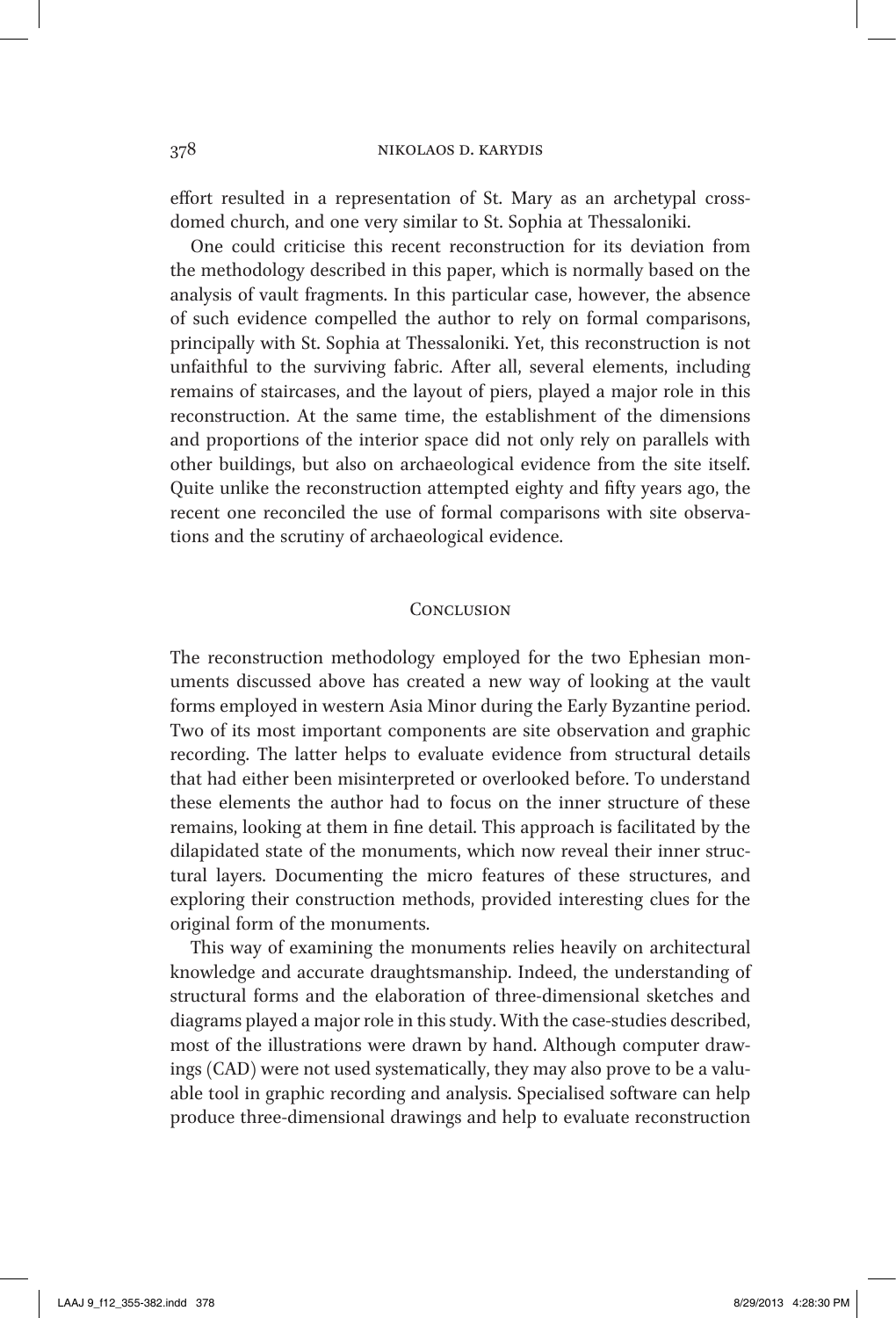hypotheses. Three-dimensional drawings of buildings generated in this way also constitute an excellent basis for modelling the structural behaviour of historic buildings, following their graphic reconstruction.

A final note needs to be made about the 'composite' character of the reconstruction methodology employed here. This methodology required both attention to detail and the ability to see the monuments in a broad perspective, drawing parallels between far-flung structures. The combination of detailed examination and comparative analysis is rarely encountered in the bibliography: archaeological reports on individual monuments seldom make sufficient reference to comparable examples, whereas historical studies with a broader scope do not pay sufficient attention to architectural structure. This new, composite approach to the monuments makes it possible to come up with reconstructions that constitute fair interpretations of archaeological evidence, and that are credible architecturally. Of course, the interpretation of vault fragments does not always resolve all the reconstruction problems. The author's representations still involve a certain amount of speculation. Nevertheless, it remains that the combination of the graphic recording of vault fragments and their comparison with coeval buildings, has improved considerably our understanding of the original form of the buildings examined. This methodology can, therefore, play an important role in the reconstruction of a wide range of late antique and medieval monuments.

#### **BIBLIOGRAPHY**

- Altunel E. (2000) "L'attivita sismica a Hierapolis e nelle zone limitrofe", in *Richerche Archaeologische Turche nella valle del Lykos*, edd. F. D'Andria and F. Silvestrelli (Lecce 2000) 299–308.
- Buchwald H. (1984) "Western Asia Minor as a generator of architectural forms in the Byzantine Period: provincial back-wash or dynamic center of production", *Jahrbuch der Österreichischen Byzantinistik* 34 (1984) 200–34.
- —— (1981) "The church of St John the Theologian in Alaşehir (Philadelphia)", *Jahrbuch der Österreichischen Byzantinistik* 30 (1981) 301–18.
- Büyükkolancı M. (2000) *Das Leben des Heiligen Johannes und die Johanneskirche* (Selçuk 2000).
- Castelfranchi M. F. (1999) "Il complesso di San Giovanni ad Efeso nel quadro dell' architettura giustinianea dell' Asia Minore", in *Efeso paleocristiana e bizantina = Frühchristliches und byzantinisches Ephesos*, edd. R. Pillinger, O. Kresten, F. Kritzinger, E. Russo (Vienna 1999) 89–98.

Choisy A. (1883) *L'art de bâtir chez les Byzantins* (Paris 1883).

Ćurčić S. (1992) "Design and structural innovation in Byzantine architecture before Hagia Sophia", in *Hagia Sophia from the Age of Justinian to the Present*, edd. R. Mark and A. S. Cakmak (Cambridge 1992) 16–38.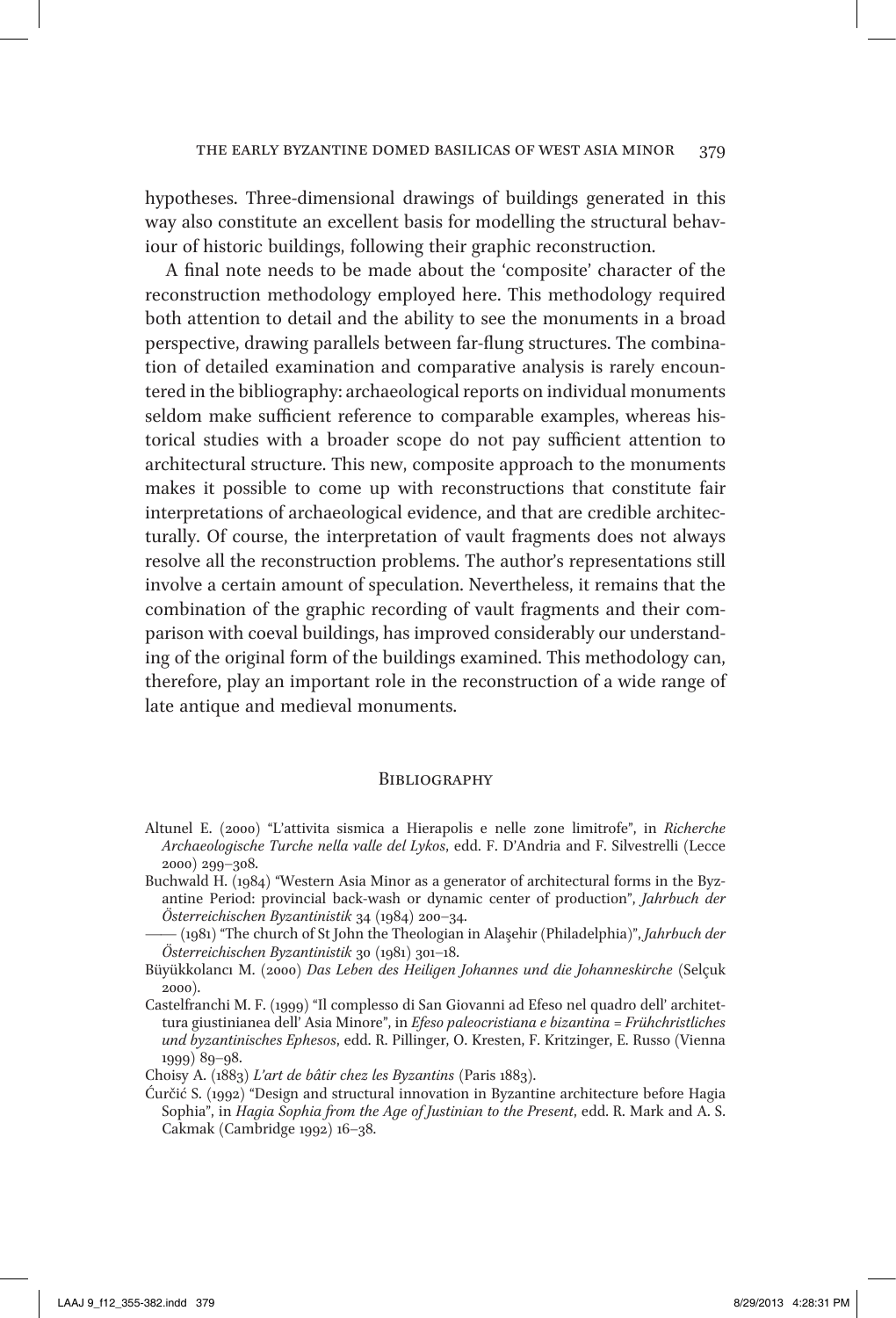De Jerphanion G. (1928) "L'eglise de Saint-Clément à Angora", in *Mélanges d'archéologie anatolienne: monuments préhelléniques, gréco-romains, byzantins et musulmans de Pont, de Cappadoce et de Galatie* (Mélanges de l'Université Saint-Joseph 13) (Beyrouth 1928) 113–43.

Fasolo F. (1956) "La basilica del Concilio di Efeso, con alcune note sull'architettura Romana della Valle del Meandro", *Palladio* 5 (1956) 1–22.

Foss C. (2002) "Pilgrimage in medieval Asia Minor", *DOP* 56 (2002) 129–51.

—— (1979) *Ephesus after Antiquity: a Late Antique, Byzantine and Turkish City* (Cambridge 1979).

George W. S. (1913) *The Church of St. Eirene at Constantinople* (London 1913).

- Gough M. (1968) "Alahan Monastery, a masterpiece of Early Christian architecture", *BMMA* 26.10 (1968) 455–64.
- Greenewalt C. H., Cahill N. D., Stinson P. T. and Yegül F. K. (2003) *The City of Sardis: Approaches in Graphic Recording* (Harvard 2003).
- Gros P. (2002) "L'utopie rétrospective", in *Italia Antiqua*, ed. A. Jacques (Paris 2002) 11–17. Hörmann H., Keil J., and Sotiriou G. A. (1951) *Die Johanneskirche* (Forschungen in Ephesos 4.3) (Vienna 1951).
- Huerta Fernández S. (2009) "The geometry and construction of Byzantine vaults: the fundamental contribution of Auguste Choisy", in *Auguste Choisy* (*1841–1909*)*: l'architecture et l'art de bâtir* (Textos sobre Teoría e Historia de las Construcciones 1) (Madrid 2009) 289–305.
- Iacobini A. (2003–2004) "Un modello architettonico bizantino tra centro e periferia: la chiesa cupolata ad ambulacro", *RendPontAcc* 76 (2003–2004) 135–74.
- Jewell H. H. and Hasluck F. W. (1920) *The Church of Our Lady of the Hundred Gates* (*Panagia Hekatontapyliani*) *in Paros* (London 1920).
- Karwiese S. (1999) "Die Marienkirche und das dritte ökumenische Konzil", in *Efeso Paleochristiana e Bizantina = Frühchristliches und byzantinisches Ephesos*, edd. R. Pillinger, O. Kresten, F. Kritzinger and E. Russo (Vienna 1999) 81–85.
- Karydis N. (2013) "Different approaches to an Early Byzantine monument: Procopius and Ibn Battuta on the church of St. John at Ephesos", in *Experiencing Byzantium*, edd. C. Nesbitt and M. Jackson (Farnham 2013) 89–110.
- (2012a) "The vaults of St. John the Theologian at Ephesos: re-visualizing Justinian's church", *JSAH* 71.4 (2012) 524–51.
- (2012b) "A monument of Early Byzantine Sardis: architectural analysis and graphic reconstruction of Building D", *AnatSt* 62 (2012) 115–39.
- —— (2011) *Early Byzantine Vaulted Construction in Churches of the Western Coastal Plains and River Valleys of Asia Minor* (BAR-IS 2246) (Oxford 2011).

Knoll F. and Keil J. (1932) *Die Marienkirche* (Forschungen in Ephesos 4.1) (Vienna 1932).

Krautheimer R. (1986) *Early Christian and Byzantine Architecture* (Harmondsworth 1986).

Mainstone R. (1988) *Hagia Sophia: Architecture, Structure and Liturgy of Justinian's Great Church* (London 1988).

Mango C. (1978) *Byzantine Architecture* (Milan 1978).

- Mathews T. (1971) *The Early Churches of Constantinople: Architecture and Liturgy* (London 1971).
- Plommer H. (1962) "St. John's Church, Ephesos", *AnatSt* 12 (1962) 119–29.
- Rott H. (1908) *Kleinasiatische Denkmäler aus Pisidien, Pamphylien, Kapadokien und Lykien* (Leipzig 1908).
- Schmit T. (1927) *Die Koimesis-Kirche von Nikaia* (Berlin 1927).
- Theocharidou K. (1992) "The structure of Hagia Sophia in Thessaloniki from its construction to the present", in *Hagia Sophia: From the Age of Justinian to the Present*, edd. R. Mark and A. S. Cakmak (Cambridge 1992) 83–99.
- Thiel A. (2005) *Die Johanneskirche in Ephesos* (Wiesbaden 2005).

Verzone P. (1965) "S. Giovanni e S. Maria di Efeso e la ricostruzione della città nell' VIII secolo", *Corsi di Cultura Sull'Arte Ravennate e Bizantina* 7 (1965) 603–26.

—— (1956) "Le chiese di Hierapolis in Asia Minore", *CahArch* 8 (1956) 37–61.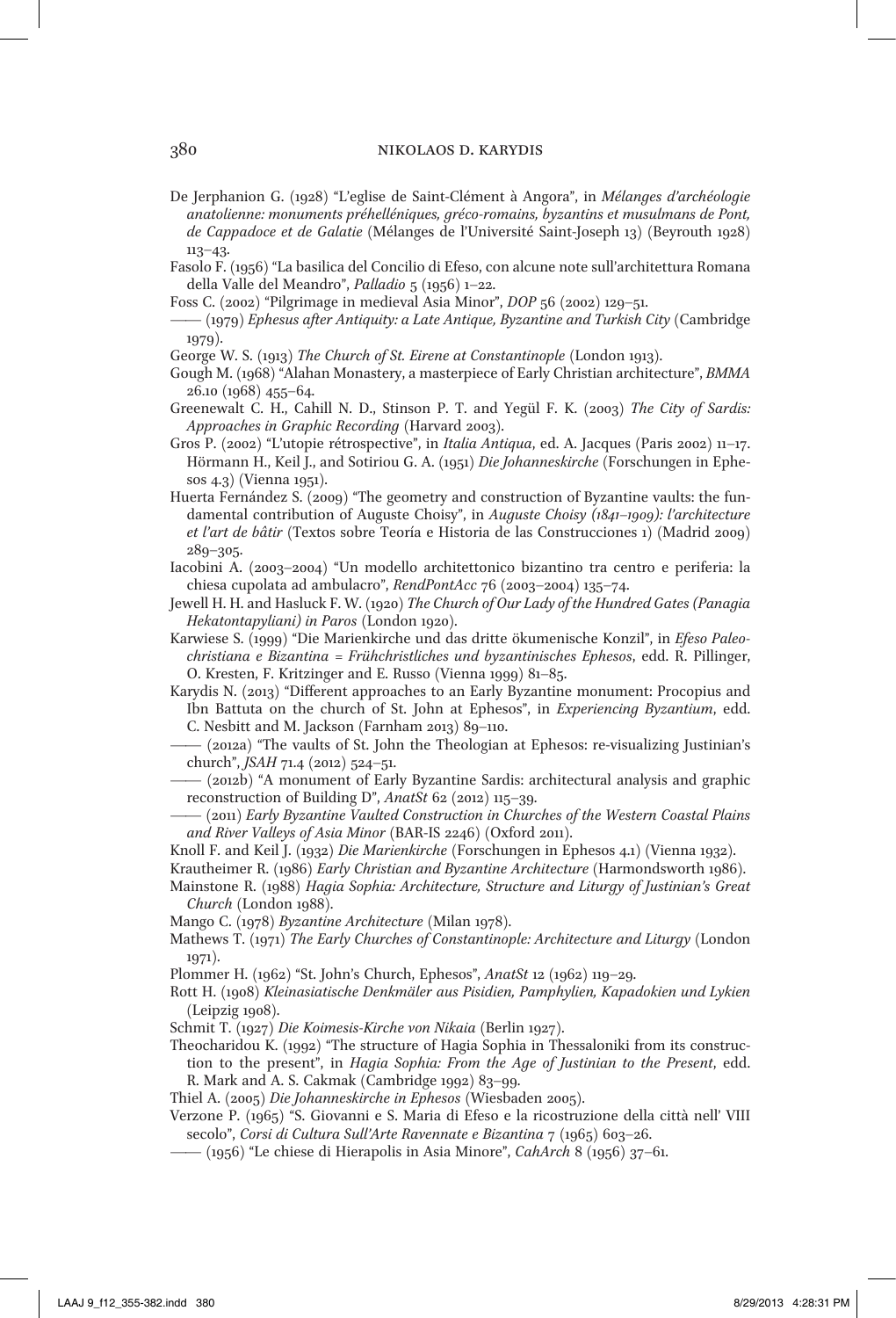#### LIST OF FIGURES

Fig. 1. Ephesus, church of St. John, view of the nave from the crossing.

Fig. 2. Ephesus, church of St. Mary, domed church, reconstructed axonometric.

- Fig. 3. Ephesus, churches of St. John (left) and St. Mary, plans of the remains showing building phases, as well as the areas of the plan that correspond to the reconstruction of the vaults in figures 2, 7, 8, and 13.
- Fig. 4. Philadelphia, church of St. John (top) and Ephesus, church of St. Mary, domed church, preliminary reconstruction hypotheses.
- Fig. 5. Ephesus, church of St. John, fragments of the vault over the crossing (left) and the vault over the south bay of the transept (right).

Fig. 6. Constantinople, church of St. Eirene, sections of spherical vaults and details of their springing.

Fig. 7. Ephesus, church of St. John, reconstructed axonometric.

- Fig. 8. Ephesus, church of St. John, reconstruction of the nave vaults.
- Fig. 9. Ephesus, church of St. John, reconstructed section. Drawing published in Hörmann *et al.* (1951).
- Fig. 10. Ephesus, church of St. Mary, 5th c. basilica, reconstructed axonometric of north side chamber (the surviving structure is shown with a grey outline).
- Fig. 11. Ephesus, church of St. Mary, 5th c. basilica, interpretive drawing of the vault shown in figure 9.
- Fig. 12. Ephesus, baptistery of St. Mary, dome fragment.
- Fig. 13. Ephesus, baptistery of St. Mary, reconstruction drawing (the surviving structure, on which the reconstruction was based, is shown with a grey outline).
- Fig. 14. Ephesus, St. Mary, domed church and surviving parts of the 5th c. basilica, reconstructed section.